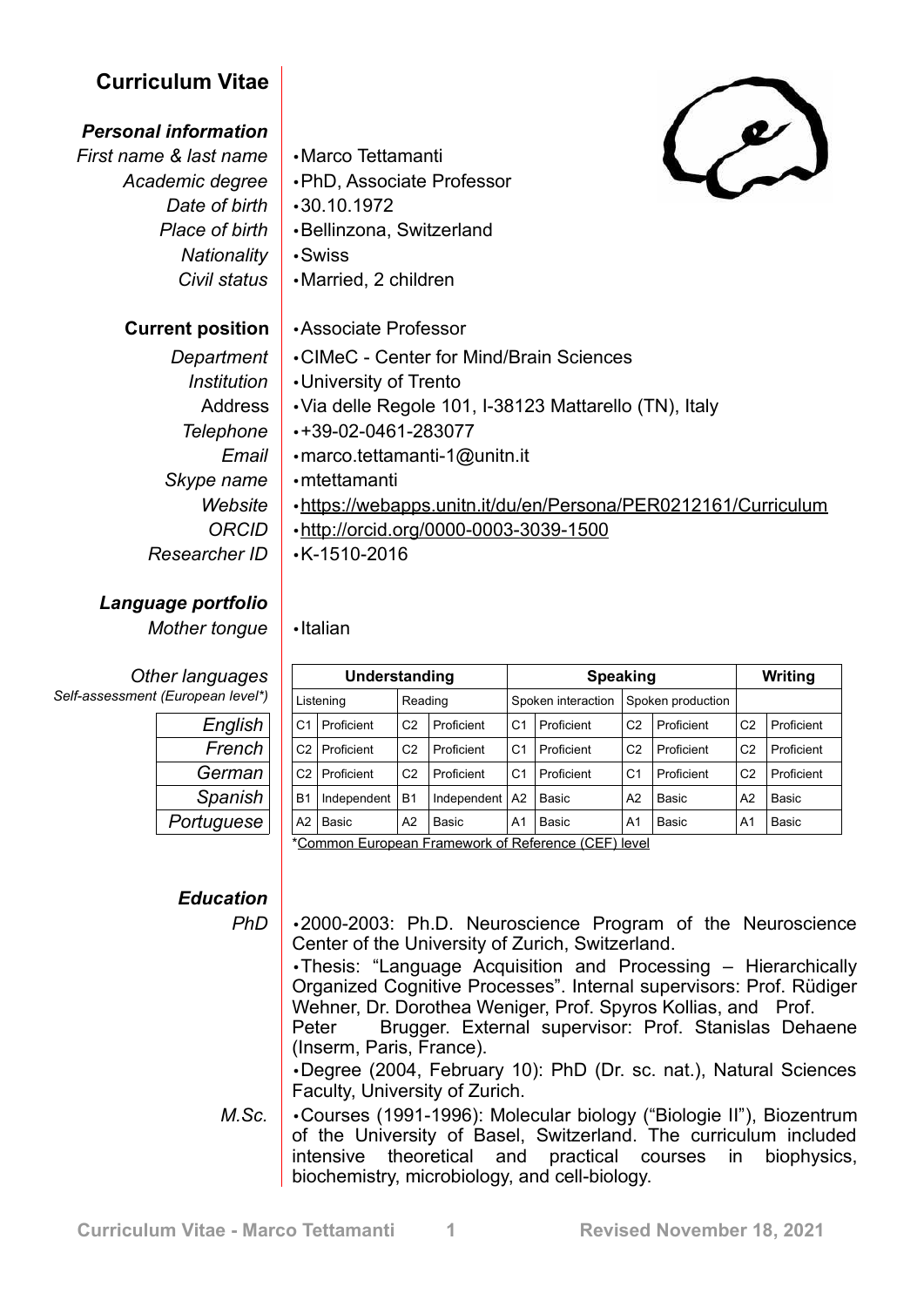|                                                     | ·Thesis (1994-1995): "Development of the Mushroom Bodies of<br>Drosophila melanogaster". Supervisors: Prof. Heinrich Reichert<br>(Zoologisches Institut, University of Basel), Prof. John. G. Nicholls<br>(Biozentrum).<br>•Degree (1996, April): M.Sc. in "Biologie II", with specialization in<br>Neurobiology and mention cum laude (Final mark: 5.1/6). |
|-----------------------------------------------------|-------------------------------------------------------------------------------------------------------------------------------------------------------------------------------------------------------------------------------------------------------------------------------------------------------------------------------------------------------------|
|                                                     |                                                                                                                                                                                                                                                                                                                                                             |
| <b>Habilitations</b><br><b>Full Professor level</b> | •2017, April 10: "Abilitazione Scientifica Nazionale come Professore                                                                                                                                                                                                                                                                                        |
|                                                     | di I fascia nel settore concorsuale 11/E1", corresponding to the Full<br>Professor level. The habilitation has validity until 2026, April 10.                                                                                                                                                                                                               |
| Associate Professor level                           | .2014, February 25: "Abilitazione Scientifica Nazionale come<br>Professore di II fascia nel settore concorsuale 11/E1", corresponding<br>to the Associate Professor level.                                                                                                                                                                                  |
| <b>Research and academic</b><br>positions           |                                                                                                                                                                                                                                                                                                                                                             |
| 2018-present                                        | •Associate Professor in Psychobiology and Psychophysiology,<br>CIMeC - Center for Mind/Brain Sciences, University of Trento, Italy.                                                                                                                                                                                                                         |
| 2006-2018                                           | •Tenured full-time IRCCS research fellow, San Raffaele Scientific<br>Institute.                                                                                                                                                                                                                                                                             |
| 2003-2006                                           | •Tenure-track full-time IRCCS research fellow, San Raffaele<br>Scientific Institute.                                                                                                                                                                                                                                                                        |
| 2000-2003                                           | •Research fellow (borsista), San Raffaele Scientific Institute,<br>laboratory of Prof. Stefano F. Cappa and Prof. Daniela Perani.                                                                                                                                                                                                                           |
| 1997-2000                                           | •Training and Mobility of Researchers (EU-FP4) Grant Fellow, San<br>Raffaele Scientific Institute, Milan, Italy.                                                                                                                                                                                                                                            |
| <b>Teaching</b>                                     |                                                                                                                                                                                                                                                                                                                                                             |
| 2019-present                                        | • Professor, M.Sc. Course in Cognitive Science, CIMeC, University of<br>"Psycholinguistics<br>$[42h/6ECTS]$ ",<br>Trento,<br>Italy,<br>Courses<br>in<br>"Advanced Topics in Memory [42h/6ECTS]".                                                                                                                                                            |
| 2019-present                                        | •Professor, M.Sc. Course in Data Science, CIMeC, University of<br>Trento, Italy, Course in "Neuroimaging for Data Science<br>[22h/3ECTS]".                                                                                                                                                                                                                  |
| 2019-present                                        | .Professor, Ph.D. Course in Cognitive Neuroscience, CIMeC,<br>University of Trento, Italy, Course in "Neurobiology for Beginners<br>[6h/1ECTS]".                                                                                                                                                                                                            |
| 2011-present                                        | •Lecturer at the post-graduate Master Course in Clinical<br>Neurosciences. Catholic University of Milan & Brescia, Italy.                                                                                                                                                                                                                                   |
| 2022                                                | . Lecturer at the post-graduate Master Course in Neuroimaging.<br>Università degli Studi Gabriele d'Annunzio, Chieti, Italy.                                                                                                                                                                                                                                |
| 2001-2002, 2012-2017                                | •Contract Professor, Degree Programme in Physiotherapy, Medicine<br>Faculty, Vita-Salute San Raffaele University, Milano, Italy. Course<br>modules in "Neurophysiology of cognitive processes (2001-2002)"<br>and "Neurolinguistics (2012-2017)".                                                                                                           |
| 2005-2015                                           | .Contract Professor, Faculty of Psychology, Vita-Salute San<br>Raffaele<br>University, Milano, Italy. Courses<br>in "Cognitive<br>Neuropsychology (2005-2006)", "Neurobiology of Memory (2006-<br>"Experimental<br>2010)". Course<br>modules<br>Psychology:<br>in l                                                                                         |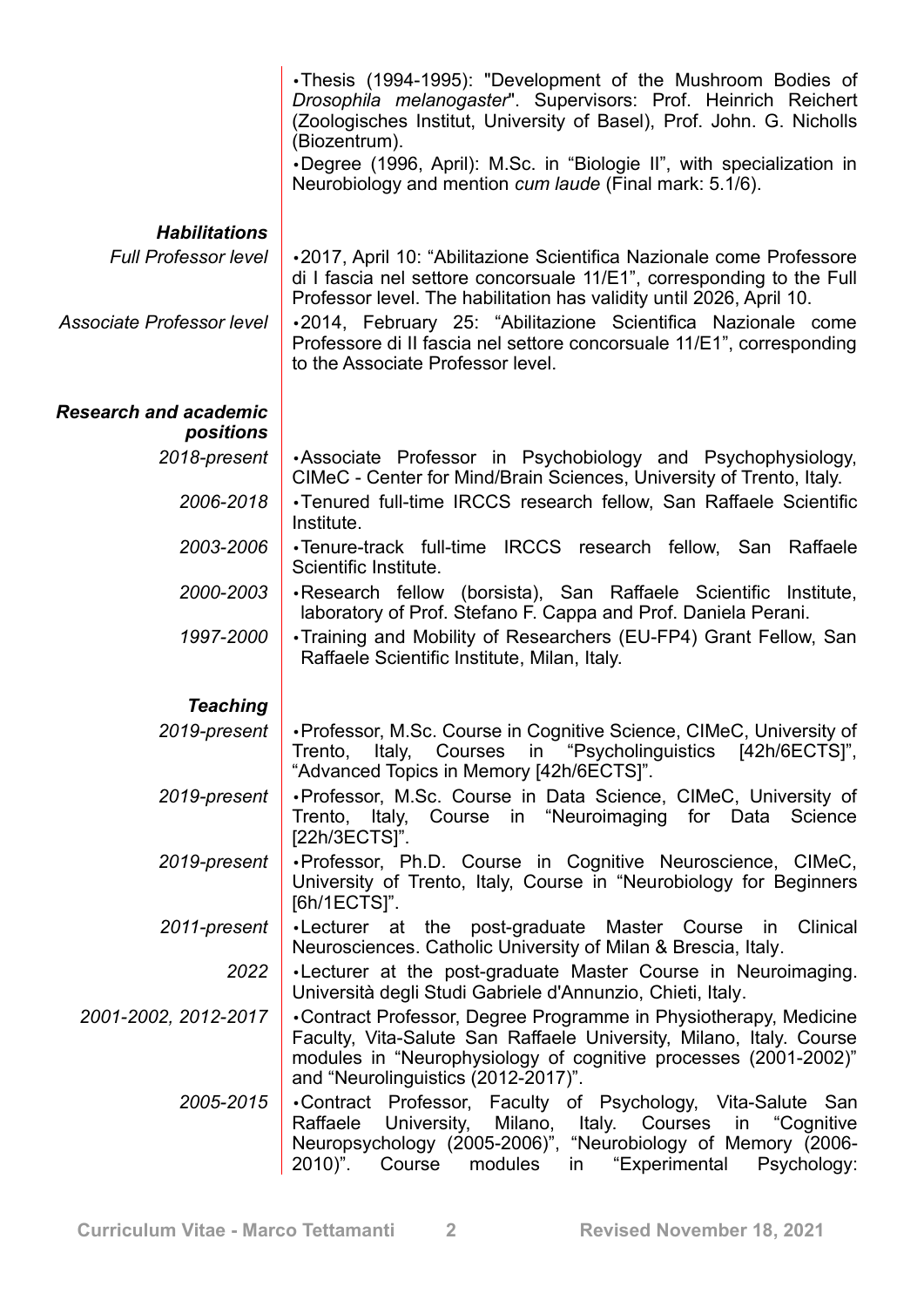| Neuroimaging (2011-2013)", "Exp. Psychol. Neuroim.: Excercises<br>(2013-2015)", "Neurobiology of Language: Exercises (2009-2010)",<br>"Neurobiology of Language: Excercises (2013-2015)".                                                                                                                                                                                                                                                                                                                                                                                                                                                                                                                                                                                                                                                                                                                                                                                                                                                                                                                                                                                                                                                                                                                                                                                                                                                                                                                                                                                                                                                                                                                    |
|--------------------------------------------------------------------------------------------------------------------------------------------------------------------------------------------------------------------------------------------------------------------------------------------------------------------------------------------------------------------------------------------------------------------------------------------------------------------------------------------------------------------------------------------------------------------------------------------------------------------------------------------------------------------------------------------------------------------------------------------------------------------------------------------------------------------------------------------------------------------------------------------------------------------------------------------------------------------------------------------------------------------------------------------------------------------------------------------------------------------------------------------------------------------------------------------------------------------------------------------------------------------------------------------------------------------------------------------------------------------------------------------------------------------------------------------------------------------------------------------------------------------------------------------------------------------------------------------------------------------------------------------------------------------------------------------------------------|
| •Teaching assistant ("cultore della materia") and examiner, Faculty<br>of Psychology, Vita-Salute San Raffaele University, Milano, Italy.<br>in "Psychophysiology", "Neuroscience", "Cognitive<br>Courses<br>Neuroscience".                                                                                                                                                                                                                                                                                                                                                                                                                                                                                                                                                                                                                                                                                                                                                                                                                                                                                                                                                                                                                                                                                                                                                                                                                                                                                                                                                                                                                                                                                  |
| M.Sc.<br>Cognitive<br>•Visiting<br>Lecturer<br>the<br>Human<br>at<br>in<br>Neuropsychology, Edinburgh University, U.K.                                                                                                                                                                                                                                                                                                                                                                                                                                                                                                                                                                                                                                                                                                                                                                                                                                                                                                                                                                                                                                                                                                                                                                                                                                                                                                                                                                                                                                                                                                                                                                                       |
| •Lecturer at Federation European Societies Neuropsychology's                                                                                                                                                                                                                                                                                                                                                                                                                                                                                                                                                                                                                                                                                                                                                                                                                                                                                                                                                                                                                                                                                                                                                                                                                                                                                                                                                                                                                                                                                                                                                                                                                                                 |
| summer school, Berlin, September 1, 2016.<br>• Visiting Lecturer at the B.Sc. in Psychology: course of instrumental<br>methods, University Milano Bicocca, Italy.                                                                                                                                                                                                                                                                                                                                                                                                                                                                                                                                                                                                                                                                                                                                                                                                                                                                                                                                                                                                                                                                                                                                                                                                                                                                                                                                                                                                                                                                                                                                            |
| •Current supervisions: 2 post-doctoral student, 2 PhD students, 0<br>M.Sc. students, 0 B.Sc. students, and 4 internship fellows.<br>. Past supervisions: 2 post-doctoral student, 3 PhD students, 25<br>M.Sc. students, 11 B.Sc. students, and 13 internship fellows.                                                                                                                                                                                                                                                                                                                                                                                                                                                                                                                                                                                                                                                                                                                                                                                                                                                                                                                                                                                                                                                                                                                                                                                                                                                                                                                                                                                                                                        |
| List of past students:<br>•Birgit Keisker, post-doctoral student (2009)<br>•Matilde Taddei, PhD student (2010-2013) (website)<br>• Francesca Forlè, PhD student (2012-2015)<br>•Naima Rüther, visiting PhD student (2013)<br>• Irene Rotondi, M.Sc. student (2006), B.Sc. student (2004)<br>•Marilù Lo Stimolo, M.Sc. student (2008)<br>• Marta Ghio, M.Sc. student (2009) (website)<br>• Eleonora Bartoli, M.Sc. student (2009), B.Sc. student (2007) (website)<br>•Alessandro Gerardi, M.Sc. student (2009)<br>• Elisa Marchetta, M.Sc. student (2009) (website)<br>• Riccardo Cafiero, M.Sc. student (2010)<br>• Krizia Maggioni, M.Sc. student (2011), B.Sc. student (2008)<br>• Matilde Vaghi, M.Sc. student (2012), B.Sc. student (2010) (website)<br>•Danilo Rubicondo, M.Sc. student (2013)<br>•Alice Martinelli, M.Sc. student (2015) (website)<br>• Arianna Sala, M.Sc. student (2015) (website)<br>• Francesco Caprini, M.Sc. student (2015) (website)<br>• Francesca Conca, M.Sc. student (2016) (website)<br>. Philipp Silbernagl, M.Sc. student (2017) (website)<br>• Riccardo Verni, M.Sc. student (2017)<br>•Lisa Wright, M.Sc. student (2017), internship fellow (2013)<br>•Cristina Cara, M.Sc. student (2018)<br>• Federico Calesella, M.Sc. student (2019)<br>• Dhyana Menon, M.Sc. student (2019)<br>• Maria Chiara De Pasquale, M.Sc. student (2019)<br>•Hülya Aldemir, external M.Sc. student, (2020)<br>• Ruggero Bettinardi, B.Sc. student (2009) (website)<br>•Armanda Caporizzo, B.Sc. student (2009)<br>• Paolo Farronato, B.Sc. student (2010)<br>• Matteo Locatelli, B.Sc. student (2011)<br>•Clara Salmoiraghi, B.Sc. student (2012)<br>• Elisa Zanetti, B.Sc. student (2013) |
|                                                                                                                                                                                                                                                                                                                                                                                                                                                                                                                                                                                                                                                                                                                                                                                                                                                                                                                                                                                                                                                                                                                                                                                                                                                                                                                                                                                                                                                                                                                                                                                                                                                                                                              |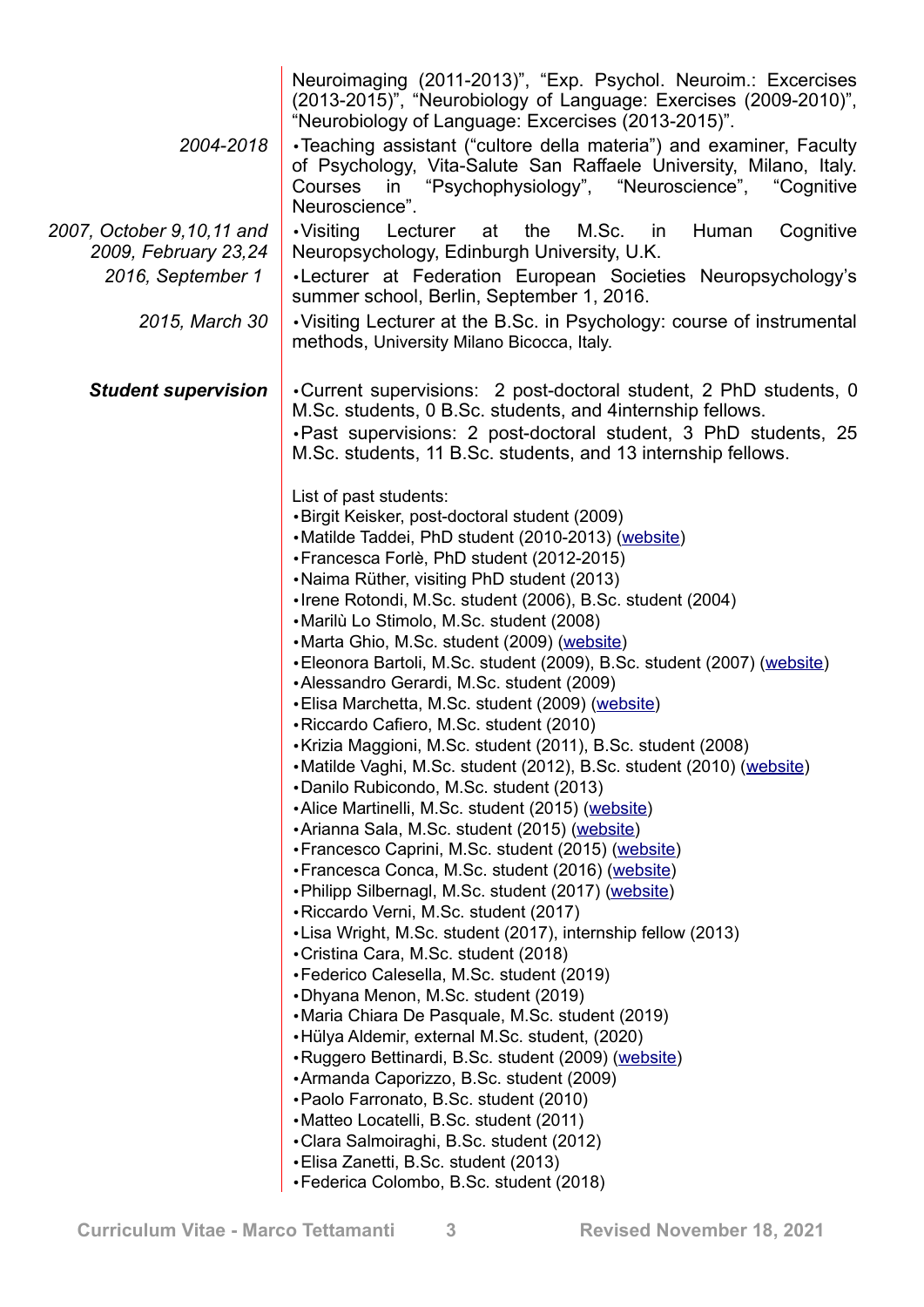|                             | •Hellen Mathei Della Justina, internship fellow (2006)<br>• Giacomo Novembre, internship fellow (2007) (website)<br>•Marta Florio, internship fellow (2007) (website)<br>• Laura Verga, internship fellow (2010) (website)<br>• Chiara Banfi, internship fellow (2014) (website)<br>•Laura Muzzarelli, internship fellow (2015-2016) (website)<br>•Anna Santini, internship fellow (2019)<br>·Giacomo Tomezzoli, internship fellow (2019)<br>•Barbara Cassone, M.Sc. student (2021), internship fellow (2019-2020)<br>•Alice Guerrini, M.Sc. student (2021), internship fellow (2019-2020)<br>•Toni Polonjio, Erasmus internship fellow (2019-2020)<br>•Giorgia Bontempi, M.Sc. student (2021), internship fellow (2020-2021)<br>•Sara Carta, M.Sc. student (2021), internship fellow (2020-2021)<br>•Duygu Buga, M.Sc. student (2021)<br>• Ricardo De Haro Mancha, internship fellow (2021)                                                                                                                                                                                                                                                                                                               |
|-----------------------------|------------------------------------------------------------------------------------------------------------------------------------------------------------------------------------------------------------------------------------------------------------------------------------------------------------------------------------------------------------------------------------------------------------------------------------------------------------------------------------------------------------------------------------------------------------------------------------------------------------------------------------------------------------------------------------------------------------------------------------------------------------------------------------------------------------------------------------------------------------------------------------------------------------------------------------------------------------------------------------------------------------------------------------------------------------------------------------------------------------------------------------------------------------------------------------------------------------|
| <b>Institutional</b>        | •2021: PhD thesis defense committee member, University of Urbino,                                                                                                                                                                                                                                                                                                                                                                                                                                                                                                                                                                                                                                                                                                                                                                                                                                                                                                                                                                                                                                                                                                                                          |
| responsibilities            | Italy.<br>.2019-present: Faculty member of the Doctoral Program in<br>Cognitive and Brain Sciences, CIMeC, University of Trento, Italy.<br>•2019-present: CIMeC's Deputy for safety and health on the working<br>place, University of Trento, Italy.<br>.2019: Vice-coordinator and committee member of the Doctoral<br>Program in Cognitive and Brain Sciences, CIMeC, University of<br>Trento, Italy.<br>.2016-2019: Faculty member of the Specialization School in<br>Neuropsychology, Vita-Salute San Raffaele University, Milan, Italy.<br>.2010-2018: Faculty member of the PhD Programme in Cognitive<br>Neuroscience and Philosophy of the Mind, IUSS, Pavia, Italy.<br>.2017: Committee Member for 1 Habilitation Thesis, University of<br>Poitiers, France.<br>.2015-2016: PhD thesis defense committee member, International<br>School for Advanced Studies (SISSA), Trieste, Italy.<br>.2010-2013: External supervisor of a PhD student in Linguistics &<br>Neurolinguistics, Scuola Normale Superiore, Pisa, Italy.<br>.2005-2010: Assistant tutor for the students in the Cognitive<br>Neuroscience Program at the Psychology Faculty, Vita-Salute San<br>Raffaele University, Milan, Italy. |
| <b>Commissions of trust</b> | •2021: Scientific evaluator, Institut Universitaire de France.<br>•2016, 2021: Scientific evaluator, Israel Science Foundation (ISF),<br>Israel.<br>.2019: Scientific evaluator, Swiss National Science Foundation                                                                                                                                                                                                                                                                                                                                                                                                                                                                                                                                                                                                                                                                                                                                                                                                                                                                                                                                                                                         |
|                             | (SNSF).<br>.2019: Scientific evaluator, French National Research Agency                                                                                                                                                                                                                                                                                                                                                                                                                                                                                                                                                                                                                                                                                                                                                                                                                                                                                                                                                                                                                                                                                                                                    |
|                             | $(ANR)$ .<br>.2016: Scientific evaluator, International School for Advanced                                                                                                                                                                                                                                                                                                                                                                                                                                                                                                                                                                                                                                                                                                                                                                                                                                                                                                                                                                                                                                                                                                                                |
|                             | Studies (SISSA), Trieste, Italy.<br>•2015: Scientific evaluator, German Research Foundation (DFG),                                                                                                                                                                                                                                                                                                                                                                                                                                                                                                                                                                                                                                                                                                                                                                                                                                                                                                                                                                                                                                                                                                         |
|                             | Germany.<br>.2015: Scientific evaluator, German Academic Exchange Service                                                                                                                                                                                                                                                                                                                                                                                                                                                                                                                                                                                                                                                                                                                                                                                                                                                                                                                                                                                                                                                                                                                                  |
|                             | (DAAD), Germany.                                                                                                                                                                                                                                                                                                                                                                                                                                                                                                                                                                                                                                                                                                                                                                                                                                                                                                                                                                                                                                                                                                                                                                                           |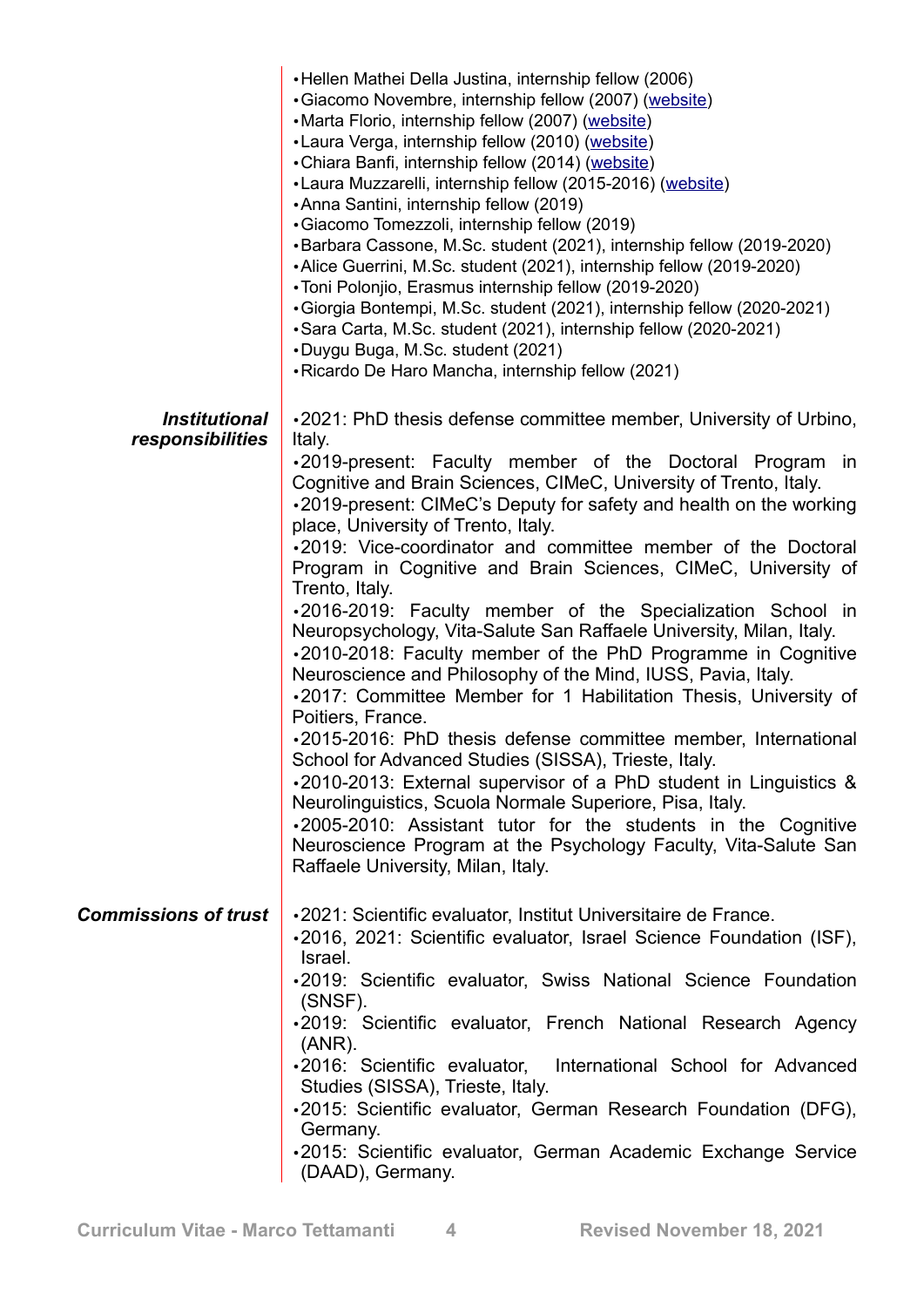|                                          | .2012: Scientific evaluator, Best PhD Thesis Prize,<br>Italian<br>Psychology Association, Italy.                                                                                                                                                                                                                                                                                                                                                                                                                                                                                                                                                                                                                                                                                                                                                                                                                                                                                                                                                                                                                                                                                                                                                                                                                                                                                                                                                                                                                                                                                                                                                                                                                                                                |
|------------------------------------------|-----------------------------------------------------------------------------------------------------------------------------------------------------------------------------------------------------------------------------------------------------------------------------------------------------------------------------------------------------------------------------------------------------------------------------------------------------------------------------------------------------------------------------------------------------------------------------------------------------------------------------------------------------------------------------------------------------------------------------------------------------------------------------------------------------------------------------------------------------------------------------------------------------------------------------------------------------------------------------------------------------------------------------------------------------------------------------------------------------------------------------------------------------------------------------------------------------------------------------------------------------------------------------------------------------------------------------------------------------------------------------------------------------------------------------------------------------------------------------------------------------------------------------------------------------------------------------------------------------------------------------------------------------------------------------------------------------------------------------------------------------------------|
|                                          | .2011: Scientific evaluator, Romanian National Council for Scientific<br>Research, Romania.                                                                                                                                                                                                                                                                                                                                                                                                                                                                                                                                                                                                                                                                                                                                                                                                                                                                                                                                                                                                                                                                                                                                                                                                                                                                                                                                                                                                                                                                                                                                                                                                                                                                     |
| <b>Academic memberships</b>              | International<br>•2015-present:<br>Elected<br>member<br>the<br>of<br>Neuropsychology Symposium (http://ins-1951.org).                                                                                                                                                                                                                                                                                                                                                                                                                                                                                                                                                                                                                                                                                                                                                                                                                                                                                                                                                                                                                                                                                                                                                                                                                                                                                                                                                                                                                                                                                                                                                                                                                                           |
| <b>Open scientific</b><br>collaborations | •Marco Battaglia, University of Toronto, Canada.<br>• Christian Bellebaum, University of Dusseldorf, Germany.<br>•Manuela Berlingeri, University of Urbino, Italy.<br>• Cristina Baldoli, Pasquale A. Della Rosa, OSR, Milan, Italy.<br>•Valentina Bambini, IUSS, Pavia, Italy.<br>• Pier Marco Bertinetto, Scuola Normale Superiore, Pisa, Italy.<br>·Simona Brambati, Université de Montréal, Canada.<br>·Nicola Canessa, IUSS, Pavia, Italy.<br>•Gabriele Miceli, CIMeC, University of Trento, Italy.<br>•Costanza Papagno, CIMeC, University of Trento, Italy.<br>• Eraldo Paulesu, University Milan-Bicocca, Italy.<br>•Daniela Perani, Vita-Salute University, Milan, Italy.                                                                                                                                                                                                                                                                                                                                                                                                                                                                                                                                                                                                                                                                                                                                                                                                                                                                                                                                                                                                                                                                              |
| <b>Grants and funding</b>                | .2021-2022: University of Trento, post-doc fellowship for Seal of<br>Excellence Marie Skłodowska-Curie Actions applicants. Role:<br>supervisor.<br>.2020-2022: Strategies to ameliorate cognition<br>in<br>elderlies<br>(Fondazione Cassa Di Risparmio Di Trento E Rovereto (CARITRO)).<br>Role: collaborator.<br>.2019-2021: A multimodal investigation on the embodiment of<br>emotion concepts under subliminal lexical-semantic processing<br>conditions (id. University of Trento, Decree No. 48, 23.05.2019:<br>CIMeC funds to support a post-doctoral researcher for 24 months,<br>awarded through an internal competitive process with peer review of<br>an external committee). Role: principal investigator.<br>.2016-2018: Aspects of language variability: Socio-pragmatics and<br>typology (id. 2016-PISASNS-0003599, Scuola Normale Superiore,<br>Pisa, Italy). Role: collaborator.<br>.2014-2015: The neural bases of corporeal awareness (id. PRIN<br>2010ENPRYE 2006, Italian Ministry of University and Research).<br>Role: collaborator.<br>.2012-2015: The neural mechanisms of social interactions (id. PRIN<br>2010XPMFW4 008, Italian Ministry of University and Research).<br>Role: collaborator.<br>.2008-2010: The neural correlates of ambiguity processing (id.<br>PBZHP1-123315, Swiss National Science Foundation). Role:<br>supervisor.<br>.2006-2010: The Origins, Representation and Use of Abstract<br>Concepts (ABSTRACT, id. 28714, STREP, FP6-2004-NEST-PATH-<br>HUM, European Community). Role: collaborator.<br>.2006-2008: A fMRI and genetic study of cerebral responses to<br>social-emotional stimuli in children followed-up for social shyness<br>(NARSAD Independent Investigator Award). Role: fMRI team leader. |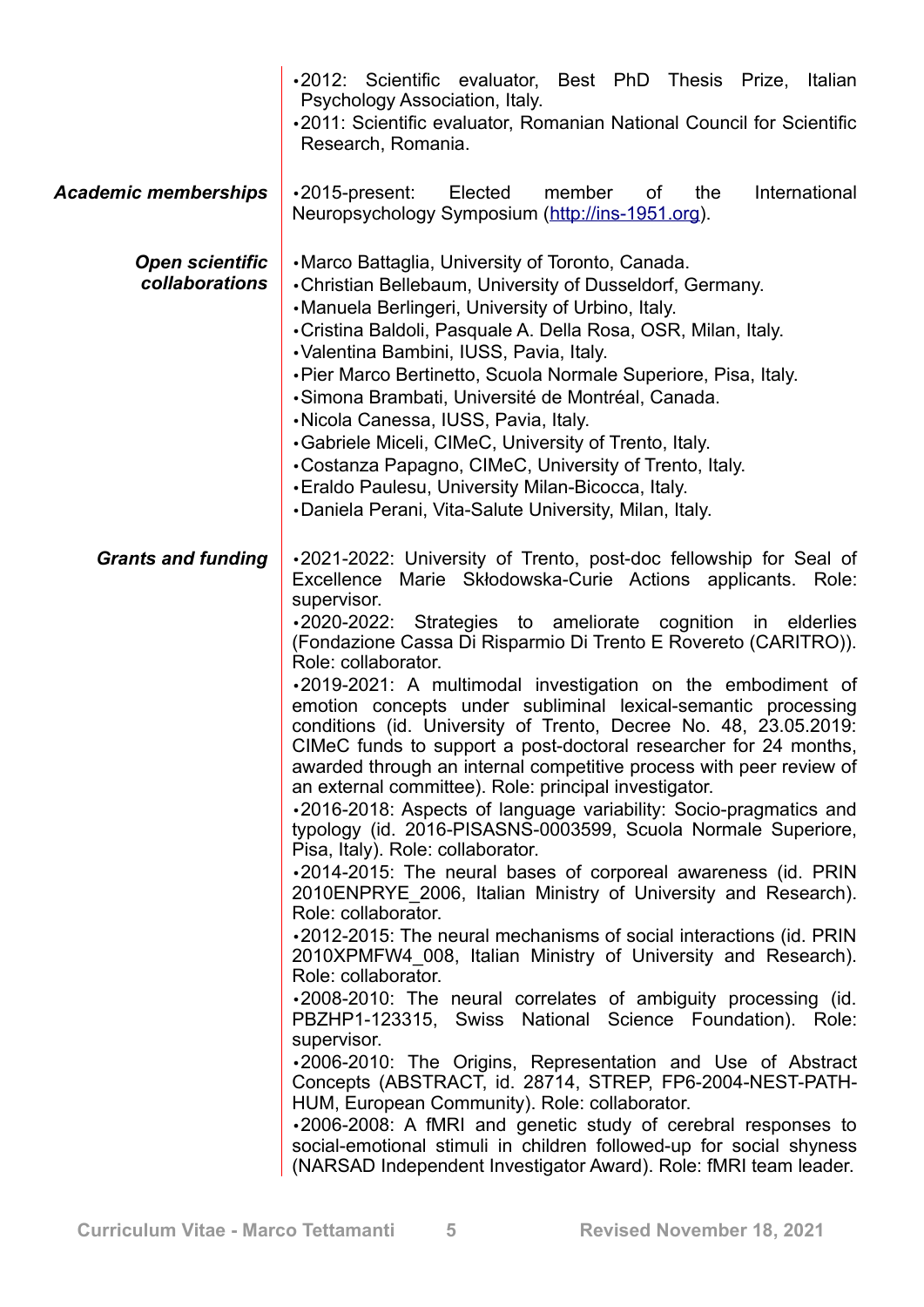|                                | .2006-2009: Tuning the Brain for Music (BRAINTUNING, id. 28570,<br>STREP, FP6-2004-NEST-PATH-IMP,<br>Funding:<br>European<br>Community). Role: collaborator.<br>.2005-2006: Italian Ministry of University and Research (id. FIRB<br>2005119758-001). Role: collaborator.<br>.2003-2004: Italian Ministry of University and Research (id. FIRB<br>2003119330-009). Role: collaborator.<br>.2000-2003: Network for efficiency and standardization of dementia<br>diagnosis (NEST-DD) - EU-FP5-LIFE QUALITY (id. QLK6-CT-1999-<br>02178). Role: collaborator.<br>•1997-2000: Training and Mobility of Researchers (TMR) Grant of<br>the European Community (EU-FP4) through the Swiss National<br>Science Foundation (id. 83EU-050204). Role: principal investigator. |
|--------------------------------|---------------------------------------------------------------------------------------------------------------------------------------------------------------------------------------------------------------------------------------------------------------------------------------------------------------------------------------------------------------------------------------------------------------------------------------------------------------------------------------------------------------------------------------------------------------------------------------------------------------------------------------------------------------------------------------------------------------------------------------------------------------------|
| <b>Peer reviewing activity</b> | Publons:<br>https://publons.com/researcher/1188871/marco-                                                                                                                                                                                                                                                                                                                                                                                                                                                                                                                                                                                                                                                                                                           |
| Scientific journals            | tettamanti/                                                                                                                                                                                                                                                                                                                                                                                                                                                                                                                                                                                                                                                                                                                                                         |
|                                | •Advances in Cognitive Psychology<br>•Bilingualism: Language and Cognition                                                                                                                                                                                                                                                                                                                                                                                                                                                                                                                                                                                                                                                                                          |
|                                | •Biolinguistics                                                                                                                                                                                                                                                                                                                                                                                                                                                                                                                                                                                                                                                                                                                                                     |
|                                | <b>.</b> Brain and Cognition                                                                                                                                                                                                                                                                                                                                                                                                                                                                                                                                                                                                                                                                                                                                        |
|                                | <b>·Brain and Language</b>                                                                                                                                                                                                                                                                                                                                                                                                                                                                                                                                                                                                                                                                                                                                          |
|                                | •Brain Research                                                                                                                                                                                                                                                                                                                                                                                                                                                                                                                                                                                                                                                                                                                                                     |
|                                | •Brain Research Bulletin                                                                                                                                                                                                                                                                                                                                                                                                                                                                                                                                                                                                                                                                                                                                            |
|                                | <b>.</b> Brain Structure and Function                                                                                                                                                                                                                                                                                                                                                                                                                                                                                                                                                                                                                                                                                                                               |
|                                | •Brain Topography                                                                                                                                                                                                                                                                                                                                                                                                                                                                                                                                                                                                                                                                                                                                                   |
|                                | •Cerebral Cortex                                                                                                                                                                                                                                                                                                                                                                                                                                                                                                                                                                                                                                                                                                                                                    |
|                                | •Cognition                                                                                                                                                                                                                                                                                                                                                                                                                                                                                                                                                                                                                                                                                                                                                          |
|                                | • Cognitive, Affective, and Behavioral Neuroscience                                                                                                                                                                                                                                                                                                                                                                                                                                                                                                                                                                                                                                                                                                                 |
|                                | •Cortex (Certificate of Reviewing Excellence 2013)                                                                                                                                                                                                                                                                                                                                                                                                                                                                                                                                                                                                                                                                                                                  |
|                                | <b>.</b> Experimental Brain Research<br>• Frontiers in Bioscience                                                                                                                                                                                                                                                                                                                                                                                                                                                                                                                                                                                                                                                                                                   |
|                                | •Frontiers in Psychology                                                                                                                                                                                                                                                                                                                                                                                                                                                                                                                                                                                                                                                                                                                                            |
|                                | •Giornale Italiano di Psicologia                                                                                                                                                                                                                                                                                                                                                                                                                                                                                                                                                                                                                                                                                                                                    |
|                                | •Human Brain Mapping                                                                                                                                                                                                                                                                                                                                                                                                                                                                                                                                                                                                                                                                                                                                                |
|                                | •Journal of Clinical and Experimental Neuropsychology                                                                                                                                                                                                                                                                                                                                                                                                                                                                                                                                                                                                                                                                                                               |
|                                | •Journal of Cognitive Neuroscience                                                                                                                                                                                                                                                                                                                                                                                                                                                                                                                                                                                                                                                                                                                                  |
|                                | •Journal of Neurolinguistics                                                                                                                                                                                                                                                                                                                                                                                                                                                                                                                                                                                                                                                                                                                                        |
|                                | •Journal of Neuroscience                                                                                                                                                                                                                                                                                                                                                                                                                                                                                                                                                                                                                                                                                                                                            |
|                                | •Journal of Psycholinguistic Research                                                                                                                                                                                                                                                                                                                                                                                                                                                                                                                                                                                                                                                                                                                               |
|                                | •Language and Cognition                                                                                                                                                                                                                                                                                                                                                                                                                                                                                                                                                                                                                                                                                                                                             |
|                                | •Language, Cognition and Neuroscience                                                                                                                                                                                                                                                                                                                                                                                                                                                                                                                                                                                                                                                                                                                               |
|                                | •Memory and Cognition                                                                                                                                                                                                                                                                                                                                                                                                                                                                                                                                                                                                                                                                                                                                               |
|                                | •MIT Press, Linguistics and Language Section                                                                                                                                                                                                                                                                                                                                                                                                                                                                                                                                                                                                                                                                                                                        |
|                                | ·Neurolmage                                                                                                                                                                                                                                                                                                                                                                                                                                                                                                                                                                                                                                                                                                                                                         |
|                                | ·Neuropsychologia<br>•Neuropsychology Review                                                                                                                                                                                                                                                                                                                                                                                                                                                                                                                                                                                                                                                                                                                        |
|                                | •PloS ONE                                                                                                                                                                                                                                                                                                                                                                                                                                                                                                                                                                                                                                                                                                                                                           |
|                                | • Psychological Science                                                                                                                                                                                                                                                                                                                                                                                                                                                                                                                                                                                                                                                                                                                                             |
|                                | ·Psychophysiology                                                                                                                                                                                                                                                                                                                                                                                                                                                                                                                                                                                                                                                                                                                                                   |
|                                | • Scientific Reports                                                                                                                                                                                                                                                                                                                                                                                                                                                                                                                                                                                                                                                                                                                                                |
|                                |                                                                                                                                                                                                                                                                                                                                                                                                                                                                                                                                                                                                                                                                                                                                                                     |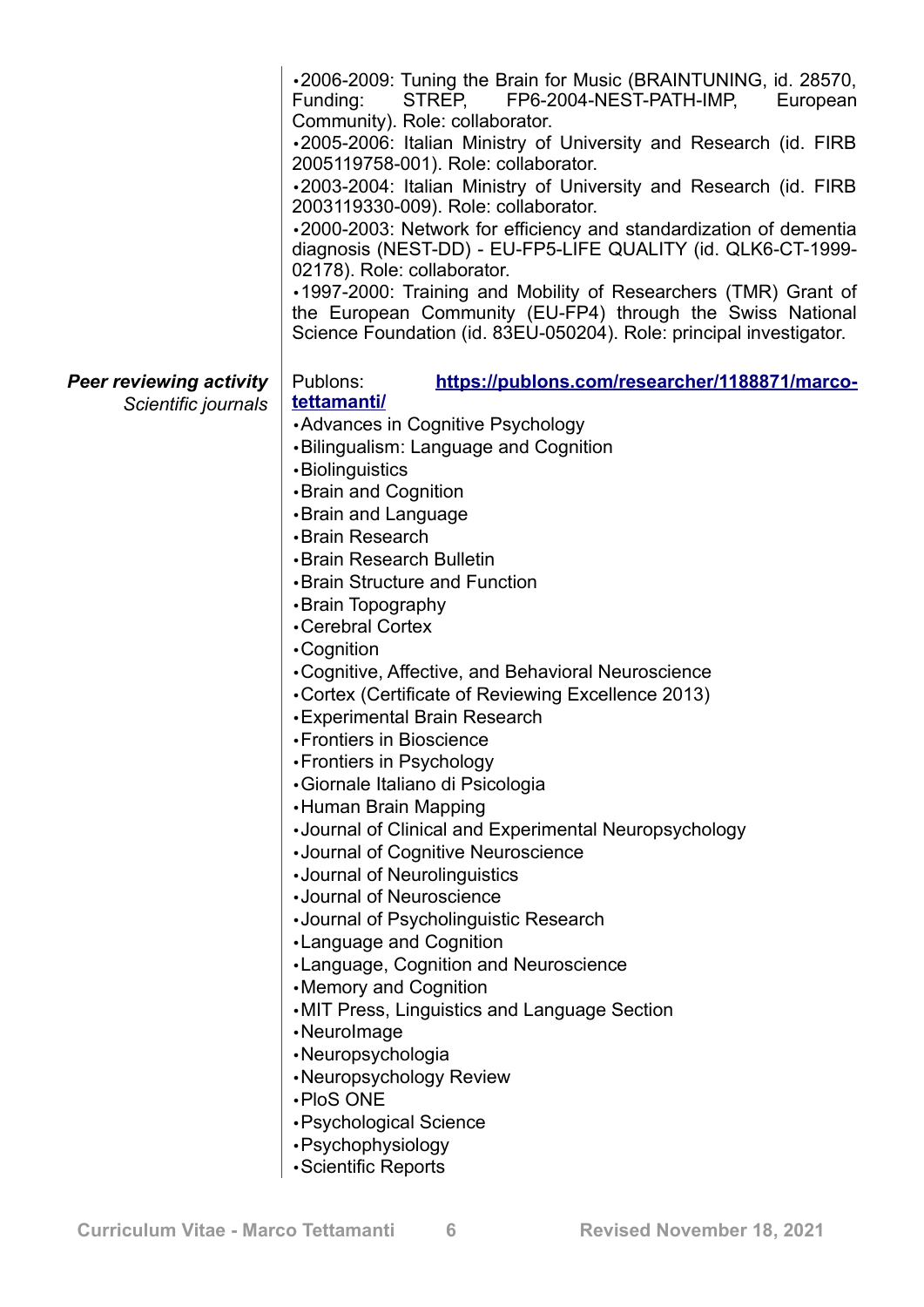|                                                                  | • Social Cognitive and Affective Neuroscience                                                                                                                                                                                                                                                                                                                                                                                                                                                                                                                                                                                                                                                                                                                                                                                                                                                                                                                                                                                                                                                                                                                                                                                                                                                                                                                                                                                                                                                                                                                                                                                                                                                                                                                                                                                                                                                                                                                                                                                                                                                                                                                                                                                                                                                                                                                                                                                                                                                                                                                                                                                                                                                                                                                                                                                                                                         |
|------------------------------------------------------------------|---------------------------------------------------------------------------------------------------------------------------------------------------------------------------------------------------------------------------------------------------------------------------------------------------------------------------------------------------------------------------------------------------------------------------------------------------------------------------------------------------------------------------------------------------------------------------------------------------------------------------------------------------------------------------------------------------------------------------------------------------------------------------------------------------------------------------------------------------------------------------------------------------------------------------------------------------------------------------------------------------------------------------------------------------------------------------------------------------------------------------------------------------------------------------------------------------------------------------------------------------------------------------------------------------------------------------------------------------------------------------------------------------------------------------------------------------------------------------------------------------------------------------------------------------------------------------------------------------------------------------------------------------------------------------------------------------------------------------------------------------------------------------------------------------------------------------------------------------------------------------------------------------------------------------------------------------------------------------------------------------------------------------------------------------------------------------------------------------------------------------------------------------------------------------------------------------------------------------------------------------------------------------------------------------------------------------------------------------------------------------------------------------------------------------------------------------------------------------------------------------------------------------------------------------------------------------------------------------------------------------------------------------------------------------------------------------------------------------------------------------------------------------------------------------------------------------------------------------------------------------------------|
| <b>Reviewing editor</b><br>Scientific journals                   | •Frontiers in Psychology                                                                                                                                                                                                                                                                                                                                                                                                                                                                                                                                                                                                                                                                                                                                                                                                                                                                                                                                                                                                                                                                                                                                                                                                                                                                                                                                                                                                                                                                                                                                                                                                                                                                                                                                                                                                                                                                                                                                                                                                                                                                                                                                                                                                                                                                                                                                                                                                                                                                                                                                                                                                                                                                                                                                                                                                                                                              |
| <b>Guest editorial activities</b>                                | •Perani D., Abutalebi J., Tettamanti M. Bilingualism: Acquisition of<br>Linguistic and non-Linguistic Skills in Bilinguals. Brain and Language<br>109(2-3):51-156 (2009).                                                                                                                                                                                                                                                                                                                                                                                                                                                                                                                                                                                                                                                                                                                                                                                                                                                                                                                                                                                                                                                                                                                                                                                                                                                                                                                                                                                                                                                                                                                                                                                                                                                                                                                                                                                                                                                                                                                                                                                                                                                                                                                                                                                                                                                                                                                                                                                                                                                                                                                                                                                                                                                                                                             |
| <b>h-index</b> (2021, November 18)                               | $\cdot$ Scopus: 33<br>•Web of Science: 32<br>Google Scholar: 39<br>(https://scholar.google.it/citations?user=x4qQl4AAAAAJ)                                                                                                                                                                                                                                                                                                                                                                                                                                                                                                                                                                                                                                                                                                                                                                                                                                                                                                                                                                                                                                                                                                                                                                                                                                                                                                                                                                                                                                                                                                                                                                                                                                                                                                                                                                                                                                                                                                                                                                                                                                                                                                                                                                                                                                                                                                                                                                                                                                                                                                                                                                                                                                                                                                                                                            |
| <b>Peer-reviewed</b><br>publications<br>$[I.F. = Impact Factor]$ | Tettamanti M., Armstrong J.D., Yang M.Y., Endo K., Furukubo-<br>1.<br>Tokunaga K., Kaiser K., Reichert H. Early development of the Drosophila<br>mushroom bodies, brain centres for associative learning and memory.<br>Development Genes & Evolution 207: 242-252 (1997). [I.F. 1.231]<br>Cappa S.F., Perani D., Schnur T., Tettamanti M., Fazio F. The<br>2.<br>effects of semantic category and knowledge type on lexical-semantic<br>access: A PET Study. Neuroimage 8: 350-359 (1998). [I.F. 5.611]<br>Perani D., Schnur T., Tettamanti M., Gorno-Tempini M., Cappa S.F.,<br>3.<br>Fazio F. Word and Picture Matching: a PET Study of Semantic Category<br>Effects. Neuropsychologia 37:293-306 (1999). [I.F. 2.687]<br>Perani D., Cappa S.F., Schnur T., Tettamanti M., Collina S., Rosa<br>4.<br>M., Fazio F. The neural correlates of verb and noun processing: a PET<br>study. Brain 122 (12): 2337-2344 (1999). [I.F. 7.374]<br>Moresco R.M., Tettamanti M., Gobbo C., Del Sole A., Ravasi L.,<br>5.<br>Messa C., Paulesu E., Lucignani G., Perani D., Fazio F. Acute effects of<br>3-(4-acetamido)-butyrril-lorazepam (DDS2700)<br>on<br>brain<br>function<br>assessed by PET at rest and during attentive task. Nuclear Medicine<br>Communications 22(4): 399-404 (2001). [I.F. 1.190]<br>Moro A., Tettamanti M., Perani D., Cappa S.F., Donati C., Forbice<br>6.<br>V., Fazio F. Syntax and the brain: disentangling grammar by selective<br>anomalies. Neuroimage 13(1):110-118 (2001). [I.F. 7.879]<br>Perani D Brunelli G.A., Tettamanti M., Scifo P., Tecchio F., Rossini<br>7.<br>P.M., Fazio F. Remodelling of sensorimotor maps in paraplegia: a<br>functional magnetic resonance imaging study after a surgical nerve<br>transfer. Neuroscience Letters 303(1): 62-66 (2001). [I.F. 2.021]<br>Perani D., Fazio F., Borghese A., Tettamanti M., Ferrari S., Decety<br>8.<br>J., Gilardi M.C. Different brain correlates for watching real and virtual<br>hand actions. Neuroimage 14(3): 749-758 (2001). [I.F. 7.879]<br>Tettamanti M., Paulesu E., Scifo P., Maravita A., Fazio F., Perani D.,<br>9.<br>Marzi C.A. Interhemispheric transmission of visuomotor information in<br>humans: fMRI evidence. Journal of Neurophysiology 88: 1051-1058<br>$(2002)$ . [I.F. 3.743]<br>Tettamanti M., Alkadhi H., Moro A., Perani D., Kollias S., Weniger D.<br>10.<br>Neural correlates for the acquisition of natural language syntax.<br>Neurolmage 17: 700-709 (2002). [I.F. 5.624]<br>Perani D., Cappa S.F., Tettamanti M., Rosa M., Scifo P., Miozzo A.,<br>11.<br>Basso A., Fazio F. A fMRI study of word retrieval in aphasia. Brain and<br>Language 85(3): 357-368 (2003). [I.F. 1.317]<br><b>Tettamanti M., Weniger D. The acquisition of natural language</b><br>12.<br>syntax: an fMRI study. Bulletin suisse de linguistique appliquée 78: 79-92<br>(2004). |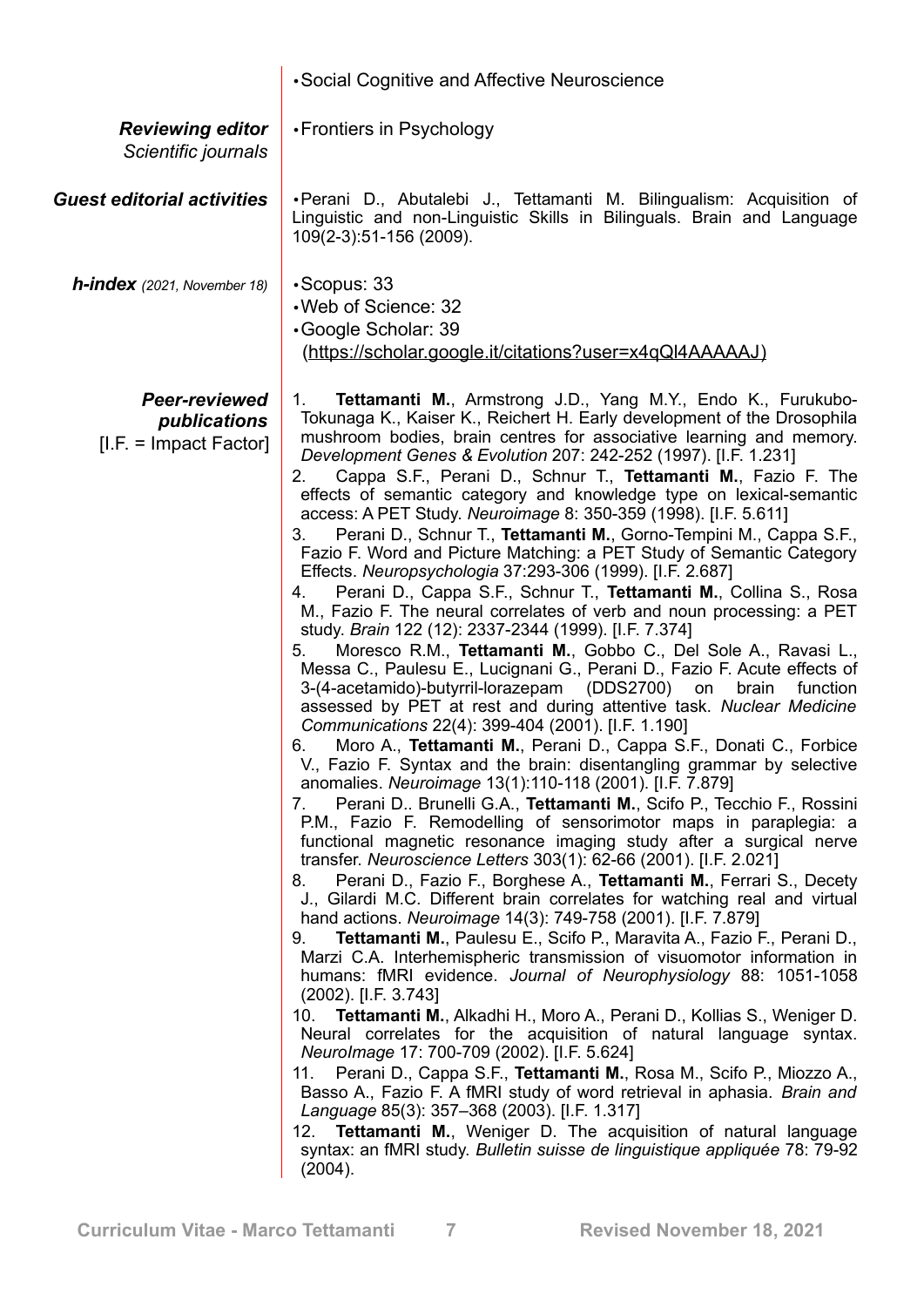13. Vitali P., **Tettamanti M.** La récupération de l'anomie: le chemin neurobiologique pour retrouver ses mots. *Rééducation orthophonique* 219: 95-106 (2004).

14. **Tettamanti M.,** Buccino G., Saccuman M.C., Gallese V., Danna M., Scifo P., Fazio F., Rizzolatti G., Cappa S.F., Perani D. Listening to actionrelated sentences activates fronto-parietal motor circuits. *Journal of Cognitive Neuroscience* 17(2): 273-281 (2005). [I.F. 4.533]

15. Vitali P., Abutalebi J., **Tettamanti M.**, Rowe J., Scifo P., Fazio F., Cappa S.F., Perani D. Generating animal and tool names: an fMRI study of effective connectivity. *Brain and Language* 93(1): 32-45 (2005). [I.F. 2.129]

16. **Tettamanti M.**, Moro A., Messa C., Moresco R.M., Rizzo G., Carpinelli A., Matarrese M., Fazio F., Perani D. Basal ganglia and language: phonology modulates dopaminergic release. *NeuroReport* 16(4): 397-401 (2005)*.* [I.F. 1.995]

17. **Tettamanti M.**, Weniger D. Broca's area: a supramodal hierarchical processor? *Cortex,* 42(4): 491-494 (2006). [I.F. 3.724]

18. Abutalebi J., Keim K., Brambati S.M., **Tettamanti M.**, Cappa S.F., De Bleser R., Perani D. Late acquisition of literacy in a native language, *Human Brain Mapping* 28(1): 19-33 (2007). [I.F. 6.151]

19. Vitali P., Abutalebi J., **Tettamanti M.**, Danna M., Ansaldo A.I., Perani D., Joanette Y., Cappa S.F. Training-induced brain remapping in aphasia: a pilot study. *Neurorehabilitation and Neural Repair* 21(2): 152-160 (2007). [I.F. 3.823]

20. Romero L., **Tettamanti M.**, Cappa S.F., Papagno C. Idiom comprehension: a prefrontal task? *Cerebral Cortex* 18(1): 162-170 (2008). [I.F. 6.519]

21. Siri S., **Tettamanti M.**, Cappa S.F., Della Rosa P., Saccuman C., Scifo P., Vigliocco G. The neural substrates of naming events: effects of processing demands but not of grammatical class. *Cerebral Cortex* 18(1): 171-177 (2008). [I.F. 6.519]

22. Canessa N., Borgo F., Cappa S.F., Perani D., Falini A., Buccino G., **Tettamanti M.**, Shallice T. The different neural correlates of action and functional knowledge in semantic memory: an fMRI study. *Cerebral Cortex* 18(4): 740-751 (2008). [I.F. 6.519]

23. **Tettamanti M.**, Manenti R., Della Rosa P.A., Falini A., Perani D., Cappa S.F., Moro A. Negation in the brain: modulating action representations. *Neuroimage* 43(2): 358-367 (2008). [I.F. 5.457]

24. **Tettamanti M.**, Rotondi I., Perani D., Scotti G., Fazio F., Cappa S.F., Moro A. Syntax without language: neurobiological evidence for crossdomain syntactic computations. *Cortex* 45(7): 825-838 (2009). [I.F. 3.123] 25. Abutalebi J., **Tettamanti M.**, Perani D. The bilingual brain: linguistic and non-linguistic skills. *Brain and Language* 109(2-3):51-54 (2009). [I.F. 2.973]

26. Abutalebi J., Della Rosa P.A., **Tettamanti M.**, Green D., Cappa S.F. Bilingual aphasia and language control: a follow-up fMRI and effective connectivity study. *Brain and Language* 109(2-3):141-156 (2009). [I.F. 2.973]

27. Ghio M., **Tettamanti M.** Semantic domain-specific functional integration for action-related vs. abstract concepts. *Brain and Language* 112 (3): 223-232 (2010). [I.F. 2.981]

28. Manenti R., **Tettamanti M.**, Cotelli M., Miniussi C., Cappa S.F. The neural bases of word encoding and retrieval: a fMRI-guided transcranial magnetic stimulation study. *Brain Topography* 22(4): 318-332 (2010). [I.F. 3.288]

29. Vitali P., **Tettamanti M.**, Abutalebi J., Ansaldo A.I., Perani D., Cappa S.F., Joanette Y. Generalization of training for anomia: evidence from changes in cortical connectivity. *Neurocase* 16(2): 93-105 (2010). [I.F.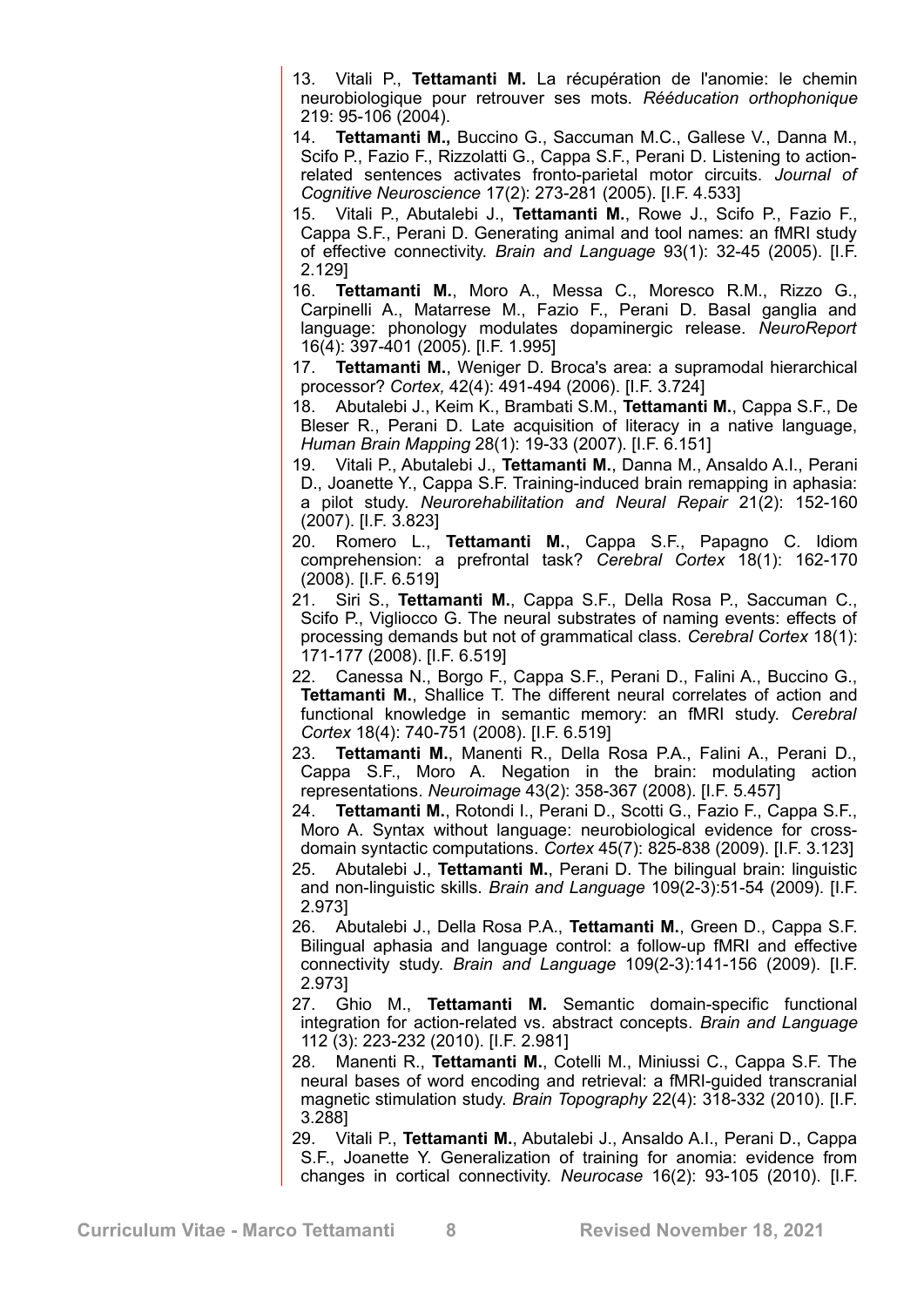1.069]

30. Enrici I., Adenzato M., Cappa S., Bara B.G., **Tettamanti M.** Intention processing in communication: A common brain network for language and gestures. *Journal of Cognitive Neuroscience* 23: 2415-2431 (2011). [I.F. 5.175]

31. **Tettamanti M.**, Rognoni E., Cafiero R., Costa T., Galati D., Perani D. Distinct pathways of neural coupling for different basic emotions. Neuroimage 59(2): 1804-1817 (2012). [I.F. 6.252]

32. Battaglia M., Zanoni A., Taddei M., Giorda R., Bertoletti E., Lampis V., Scaini S., Cappa S., **Tettamanti M.** Cerebral Responses to Expressions of Emotions and the Development of Social Anxiety Disorder: a Longitudinal Study. *Depression and Anxiety* 29(1): 49-61 (2012). [I.F. 4.610]

33. **Tettamanti M.**, Moro A. Can syntax appear in a mirror (system)? *Cortex* 48(7): 923-935 (2012). [I.F. 6.161]

34. Taddei M.‡ , **Tettamanti M.**‡ , Zanoni A., Cappa S., Battaglia M. Brain White Matter Organisation in Adolescence is Related to Childhood Cerebral Responses to Facial Expressions and Harm Avoidance. *Neuroimage* 61(4): 1394-1401 (2012). ‡Authors with equal contribution. [I.F. 6.252]

35. Marcone A., Garibotto V., Moresco R.M., Florea I., Panzacchi A., Carpinelli A., Virta J.R., **Tettamanti M.**, Borroni B., Padovani A., Bertoldo A., Herholz K., Rinne J., Cappa S., Perani D. <sup>11</sup>C-MP4A PET cholinergic measurements in aMCI, pAD and DLB: A Bayesian method and voxelbased analysis. *Journal of Alzheimer Disease* 31(2): 387-399 (2012). [I.F. 4.174]

36. Alemanno F., Houdayer E., Cursi M., Velikova S., Tettamanti M., Cappa S.F., Leocani L. Action-related semantic content and negation polarity modulate motor areas during sentence reading: a mu eventrelated desynchronization study. *Brain Research* 1484(12): 39-49 (2012). [I.F. 2.879]

37. Locatelli M., Gatti R., **Tettamanti M.** Training of Manual Actions Improves Language Understanding of Semantically-Related Action Sentences. *Frontiers in Psychology* 3(547): 1-10 (2012). [I.F. 2.800]

38. Bellebaum C., **Tettamanti M.**, Marchetta E., Della Rosa P.A., Rizzo G. Daum I., Cappa S.F. Neural representations of unfamiliar objects are modulated by sensorimotor experience. *Cortex* 49(4): 1110-1125 (2013). [I.F. 6.042]

39. Bianchi A.M., Marchetta E., Tana M.G., **Tettamanti M.**, Rizzo G. Frequency-based approach to the study of semantic brain networks connectivity. *Journal of Neuroscience Methods* 212(2): 181-189 (2013). [I.F. 1.959]

- 40. Bartoli E., Tettamanti A., Farronato P., Caporizzo A., Moro A., Gatti R., Perani D., **Tettamanti M.** The disembodiment effect of negation: negating sentences related to actions involving proximal or distal arm musculature attenuates their interference with congruent arm movements. *Journal of Neurophysiology* 109(7): 1782-1792 (2013). [I.F. 3.041]
- 41. Consonni M., Cafiero R., Marin D., **Tettamanti M.**, Iadanza A., Fabbro F., Perani D. Neural convergence for language comprehension and grammatical class production in highly proficient bilinguals is independent of age of acquisition. *Cortex* 49(5): 1252-1258 (2013). [I.F. 6.042]
- 42. **Tettamanti M.** A research program in neuroimaging for an evolutionary theory of syntax. *Language and Cognition* 5(2-3): 57-66 (2013).

43. Ghio M., Vaghi M.M.S., **Tettamanti M.** Fine-grained semantic categorization across the abstract and concrete domains. *PLoS ONE*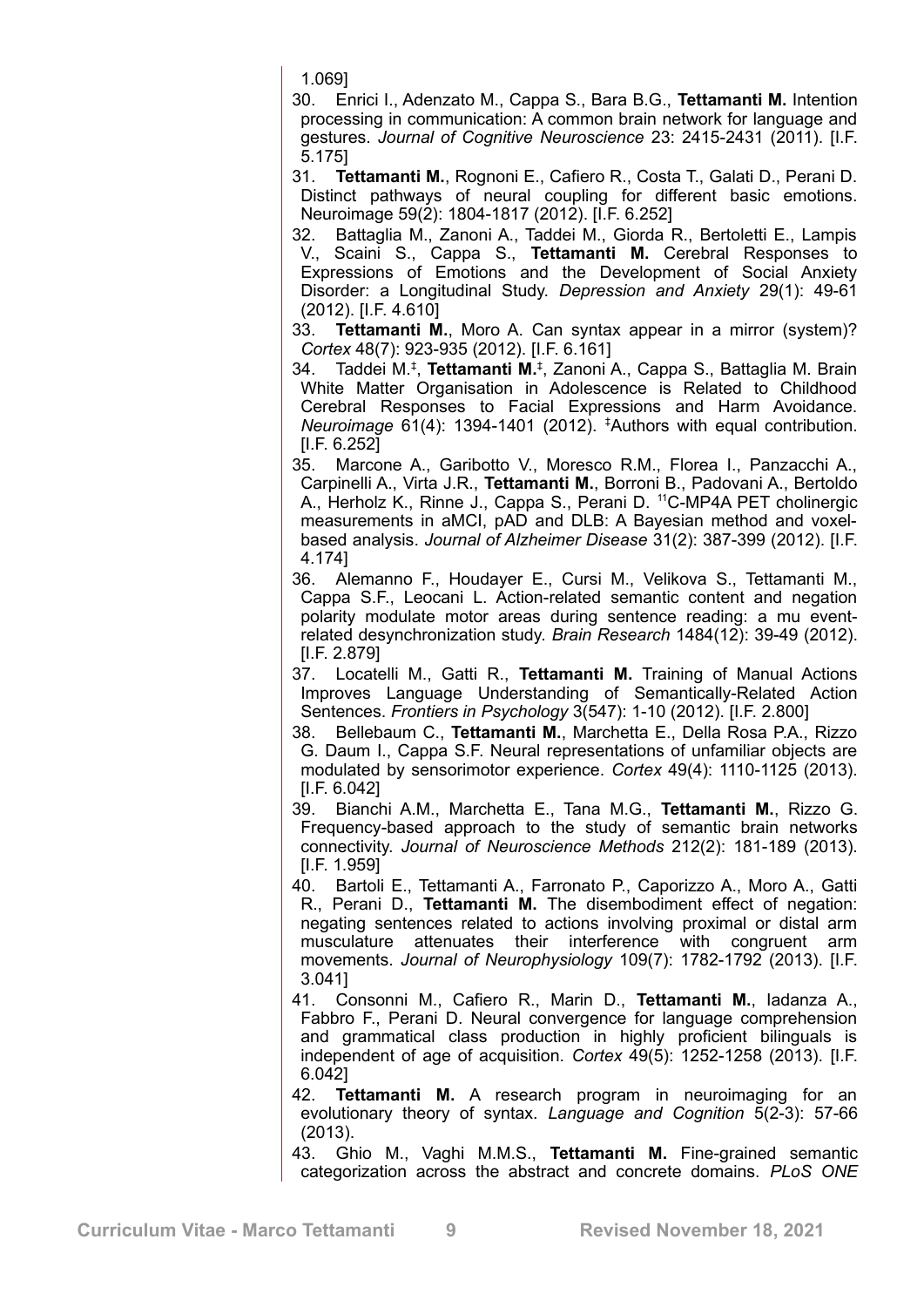8(6): e67090 (2013). [I.F. 3.534]

44. Garibotto V.‡ , **Tettamanti M.**‡ , Marcone A., Florea I., Panzacchi A., Moresco R., Cappa S.F., Perani D. Cholinergic activity correlates with reserve proxies in Alzheimer's Disease. *Neurobiology of Aging* 34(11): 2694.e13-2694.e18 (2013). ‡Authors with equal contribution. [I.F. 4.853]

- 45. Romero Lauro L.J., Mattavelli G., Papagno C., **Tettamanti M.** She runs, the road runs, my mind runs, bad blood runs between us: literal and figurative motion verbs. An fMRI study. *Neuroimage* 83: 361-371 (2013). [I.F. 6.132]
- 46. Canessa N., Crespi C., Motterlini M., Baud-Bovy G., Chierchia G., Pantaleo G., **Tettamanti M.**, Cappa S.F. The functional and structural neural basis of individual differences in loss aversion. *Journal of Neuroscience* 33(36): 14307-14317 (2013). [I.F. 6.747]

47. **Tettamanti M.** «Rappresentazioni» come reti neurali distribuite in un'ottica Embodied. *Giornale Italiano di Psicologia* 1: 109–114 (2013).

- 48. Vigliocco G., Kousta S., Della Rosa P.A., Vinson D., **Tettamanti M.**, Devlin J.T., Cappa S.F. The Neural Representation of Abstract Words: The Role of Emotion. *Cerebral Cortex* 24(7):1767-1777 (2014). [I.F. 8.305]
- 49. Rüther N.N., **Tettamanti M.**, Cappa S.F., Bellebaum C. Observed Manipulation Enhances left Fronto-Parietal Activations in the Processing of Unfamiliar Tools. *PLoS ONE* 9(6): e99401 (2014). [I.F. 3.534]
- 50. Spada D., Verga L., Iadanza A., **Tettamanti M.**, Perani D. Melody, accompaniment, and the auditory scene: an fMRI study with professional pianists. *Neuroimage* 102, part 2, 764–775 (2014). [I.F. 6.357]
- 51. Migliardi M., Merlo A., **Tettamanti M.** Reducing energy consumption in prospective memory support system through hierarchical positioning algorithm. Proceedings - 2014 International Conference on Intelligent Networking and Collaborative Systems, IEEE INCoS 2014, pp. 575–580 (2014).
- 52. Albertini S., **Tettamanti M.**, Moro A. Sintassi e working memory: un nuovo paradigma di valutazione. *Sistemi Intelligenti* XXVII(1), 27–44 (2015).
- 53. Danelli L., Marelli M., Berlingeri M., **Tettamanti M.**, Sberna M., Paulesu E., Luzzatti C. Framing effects reveal discrete lexical-semantic and sublexical procedures in reading: an fMRI study. *Frontiers in Psychology* 6(1328): 1-18 (2015). [I.F. 2.800]
- 54. Ghio M. Vaghi M.M.S., Perani D., **Tettamanti M.** Decoding the neural representation of fine-grained conceptual categories. *Neuroimage* 132: 93-103. (2016). [I.F. 5.835]
- 55. Caminiti S.P.‡ , **Tettamanti M.**‡ , Sala A.‡ , Presotto L., Iannaccone S., Cappa S.F., Magnani G., Perani D., for the A.D.N.I. Metabolic connectomics targeting brain pathology in dementia with Lewy bodies. *Journal of Cerebral Blood Flow & Metabolism* 37(4): 1311-1325 (2017). ‡Authors with equal contribution. [I.F. 6.045]
- 56. **Tettamanti M.**, Vaghi M.M.S., Bara B.G., Cappa S.F., Enrici I., Adenzato M. Effective connectivity gateways to the Theory of Mind network in processing communicative intention. *Neuroimage* 155: 169- 176 (2017). [I.F. 5.426]
- 57. Malpetti M., Ballarini T., Presotto L., Garibotto V., **Tettamanti M.**, Perani D. Gender Differences in Healthy Aging and Alzheimer's Dementia: a 18F-FDG-PET study of brain reserve. *Human Brain Mapping* 38(8): 4212-4227 (2017). [I.F. 4.927]
- 58. Zapparoli L., **Tettamanti M.**, Porta M., Zerbi A., Servello D., Banfi G., Paulesu E. A tug of war: antagonistic effective connectivity patterns over motor cortex and the severity of motor symptoms in Gilles de la Tourette syndrome. *European Journal of Neuroscience* 46(6): 2203-2213 (2017). [I.F. 2.832]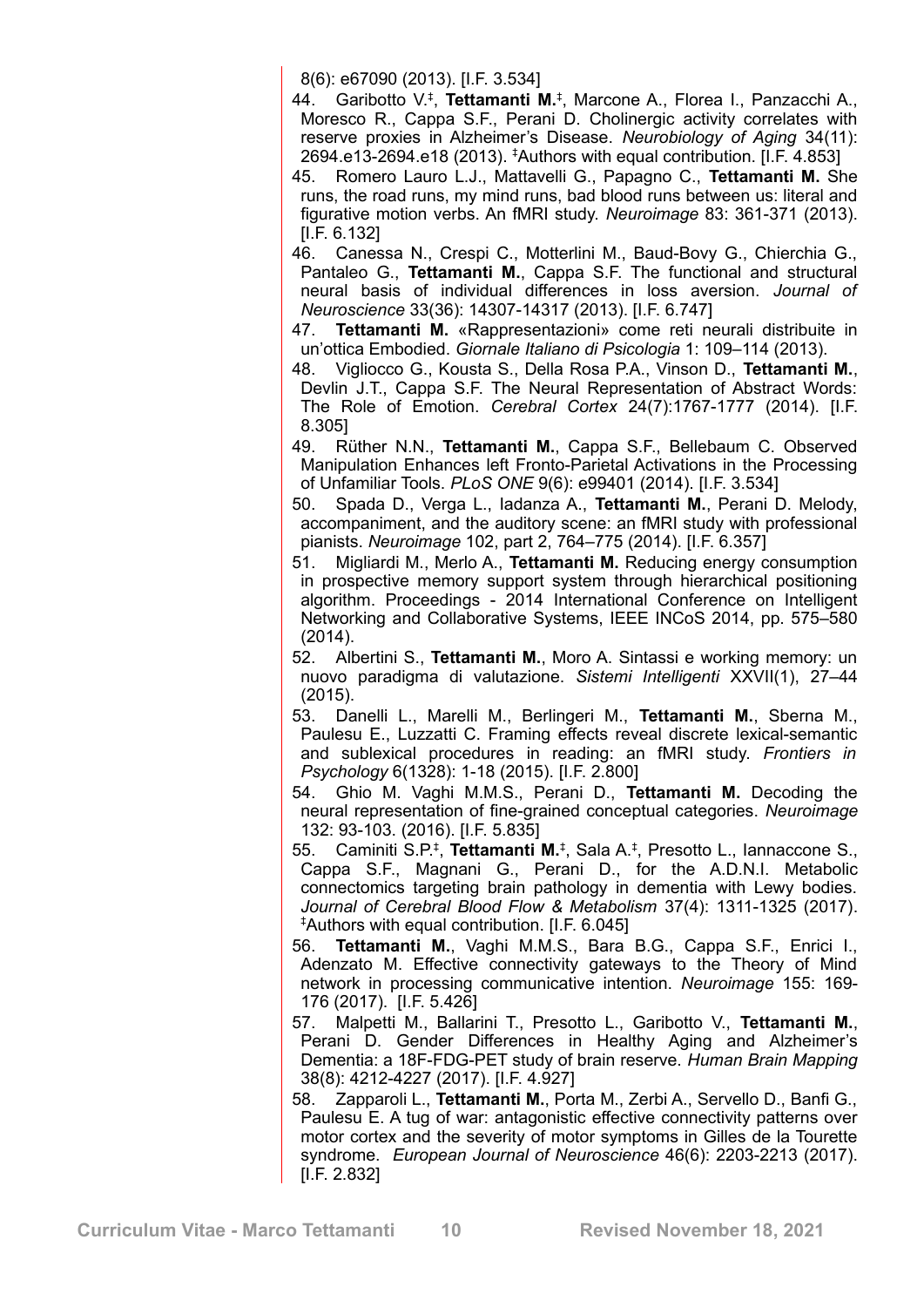59. **Tettamanti M.**, Conca F., Falini A., Perani D. Unaware processing of tools in the neural system for object-directed action representation. *Journal of Neuroscience* 37(44): 10712-10724 (2017). [I.F. 5.970]

60. Ghio M., Locatelli M., Tettamanti A., Perani D., Gatti R., **Tettamanti M.** Cognitive training with action-related verbs induces neural plasticity in the action representation system as assessed by gray matter brain morphometry. *Neuropsychologia* 114: 186-194 (2018). [I.F. 2.872]

61. Ghio M., Haegert K., Vaghi M.M., **Tettamanti M.** Sentential negation of abstract and concrete conceptual categories: a brain decoding multivariate pattern analysis study. *Philosophical Transactions of the Royal Society of London. Series B, Biological Sciences* 373(1752): 20170124 (2018). [I.F. 6.139]

62. Zapparoli L., Seghezzi S., Scifo P., Zerbi A., Banfi G., **Tettamanti M.**, Paulesu E. Dissecting the neurofunctional bases of intentional action. *Proceedings of the National Academy of Sciences, U.S.A.*, 115(28): 7440- 7445 (2018). [I.F. 9.580]

63. Conca F., **Tettamanti M.** Conceptual semantics as grounded in personal experience. *Phenomenology and Mind* 14: 98-116 (2018).

64. Bechtold L., Bellebaum C., Egan S., **Tettamanti M.**, Ghio M. The role of experience for abstract concepts: Expertise modulates the electrophysiological correlates of mathematical word processing. *Brain and Language* 118: 1-10 (2019). [I.F. ?]

65. Bechtold L., Ghio M., Antoch G., Turowski B., Wittsack H.J., **Tettamanti M.**, Bellebaum C. How words get meaning: the neural processing of novel object names after sensorimotor training. *Neuroimage* 197: 284-294 (2019). [I.F. ?]

66. Sacheli L.M., Verga C., Arcangeli E., Banfi G., **Tettamanti M.**, Paulesu E. How task interactivity shapes action observation. *Cerebral Cortex* 29(12): 5302-5314 (2019). [I.F. ?]

67. Zapparoli L., Seghezzi S., Zirone E., Guidali G., **Tettamanti M.**, Banfi G., Bolognini N., Paulesu E. How the effects of actions become our own. *Science Advance* 6(27):eaay8301 (2020). [I.F. ?]

68. Papagno C., Barvas E., **Tettamanti, M.**, Gainotti G. Selective defects of face familiarity in a patient with acquired prosopagnosia due to an extensive left temporo-occipital lesion. *Neurological Sciences* 42(2): 613- 623 (2021). [I.F. ?]

69. Ghio M.‡ , Cara C.‡ , **Tettamanti M.** The prenatal brain readiness for language processing: a review on foetal development of auditory and primordial language networks. *Neuroscience and Biobehavioral Reviews* 128: 709-719 (2021) ‡Authors with equal contribution.

•Arioli M., Cattaneo Z., Rusconi M.L., Blandini F., **Tettamanti M.** Social cognition in Parkinson's disease: a neuroimaging meta-analysis. *Submitted*.

•Ghio M., Conca F., Bellebaum C., Perani D., **Tettamanti M.** Effective connectivity within the neural system for object-directed action representation during aware and unaware tool processing. *Submitted*.

•Bas-Hoogendam J.M., Bernstein R., Benson B.,…, Battaglia M., **Tettamanti M.**,…, Nichols T.E., Thompson P.M., Westenberg P.M., van der Wee N.J.A., Groenewold N.A., Stein D.J., Winkler A.M., Pine D.S., ENIGMA-Anxiety Working Group. Structural brain correlates of childhood inhibited temperament: an ENIGMA-Anxiety mega-analysis. S*ubmitted*.

•**Tettamanti M.**‡ , Sulpizio S.‡ , Cara C., Perani D. The effects of emotional face expressions on spatial representations in working memory: a behavioral study. *Submitted*. ‡Authors with equal contribution.

•Caminiti S., **Tettamanti M.**, Perani D., Buccino G. Graspable object pictures and words: a DCM study on manipulability across modalities. *In preparation*.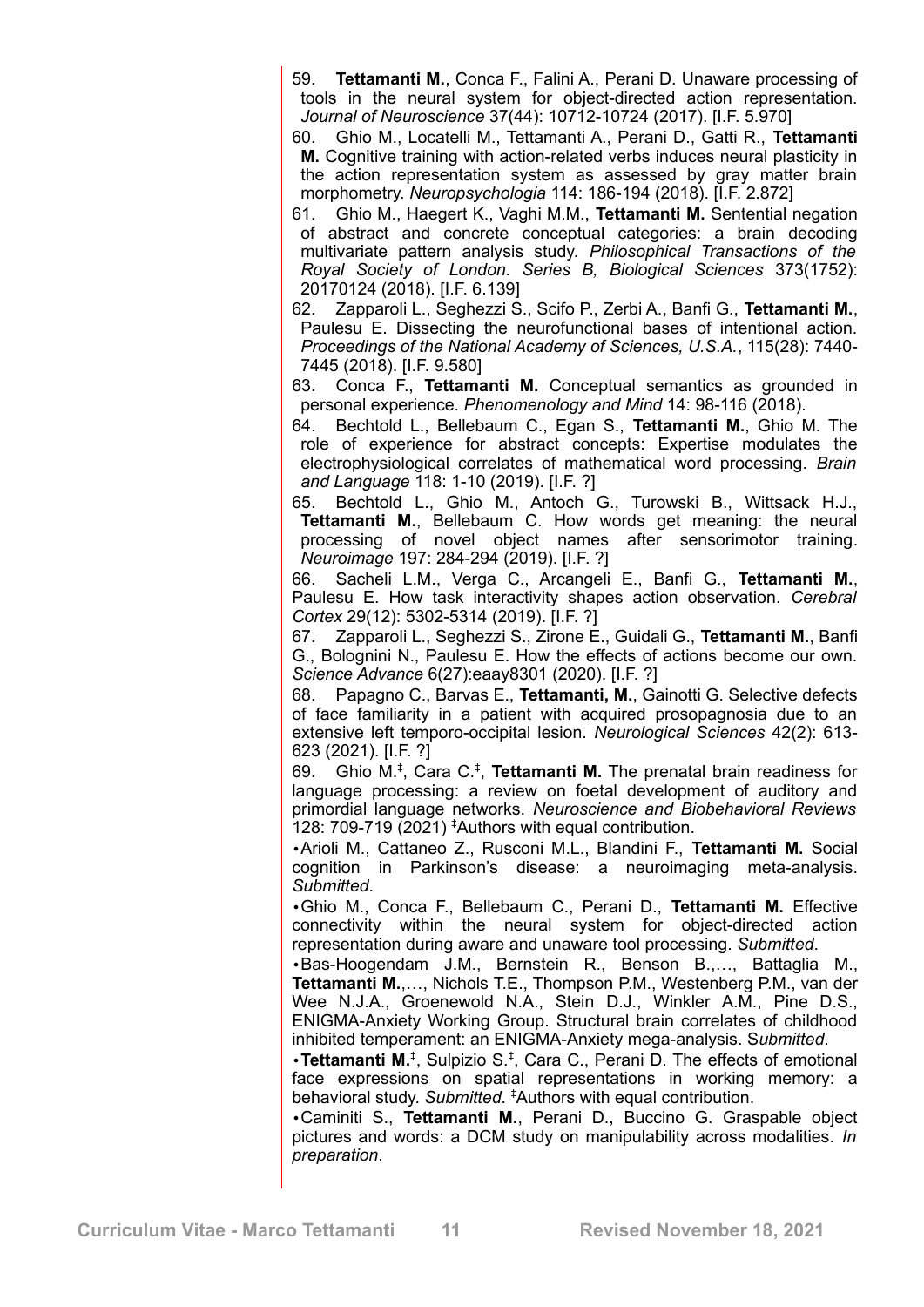*Books and Chapters* 1. Rizzo G., Vitali P., Baselli G., **Tettamanti M.**, Scifo P., Cerutti S., Perani D., Fazio F. Exploring semantic Memory Areas by Functional MRI. In: Akay M. (ed.), Handbook of Neural Engineering, Wiley-IEEE Press, pp.

> 211-226 (2007). *2.* Perani D., **Tettamanti M.** Etica delle Neuroimmmagini. Ch. 5. In: Sironi V.A., Di Francesco M. (eds.), Neuroetica. La nuova sfida delle neuroscienze, Laterza, pp. 86-122 (2011).

> *3.* **Tettamanti M.**, Perani D. The neurobiology of structure-dependency in natural language grammar. Vol. 1, Ch. 12. In: Faust M. (ed.), Handbook of the Neuropsychology of Language, Blackwell, pp. 229-251 (2012).

> 4. Migliardi M., Degano C., **Tettamanti M.** Fostering Independent Living in the Aging Population through Proactive Paging. In: Xhafa F., Moore P., Tadros G. (eds.), Advanced Technological Solutions for E-Health and Dementia Patient Monitoring, IGI Global, Hershey (PA), USA, pp. 239- 271 (2015).

> 5. Ghio M., **Tettamanti M.** Grounding sentence processing in the Sensory-Motor System. Ch. 52. In: Small S.L., Hickok, G. (eds.), The Neurobiology of Language, Elsevier, pp. 647-657 (2015).

> 6. **Tettamanti M.** Il Cervello Sintattico. Editore Carocci, p. 128 (2020). ISBN: 978-88-430-9652-7.

> 7. Gilardone G., **Tettamanti M.** Neuropsicologia dei disturbi morfosintattici. In: Papagno C., Gilardone M. Riabilitazione in afasiologia. Valutazione e trattamento dei disturbi della morfosintassii. FrancoAngeli Editore, pp. 35-47 (2021). ISBN: 978-88-351-2057-5.

## *Conference presentations*

•**Tettamanti M.**, Perani D., Cappa S.F., Schnur T., Collina S., Rosa M., Fazio F. Grammatical Categories in the Brain: the neural correlates of concrete/astract verb and noun processing. Abstracts of the Society for Neuroscience Meeting 1998, 15.11, p.21. Los Angeles. Oral presentation.

•Cappa S.F., Perani D., **Tettamanti M.**, Scifo P., Miozzo A., Rosa M. Fazio F. Grammatical Categories in the Brain: the neural correlates of concrete/astract verb and noun processing. Abstracts of the Society for Neuroscience Meeting 1998, 15.11, p.21. Los Angeles. Oral presentation.

•Cappa S.F., Perani D., **Tettamanti M.**, Scifo P., Miozzo A., Rosa M., Fazio F. Recovery of aphasia: a fMRI study. Abstracts of the European Neuroscience Society Meeting 1998, 120.07, p.306.

•Perani D., Brunelli G., **Tettamanti M.**, Blasi V., Scifo P., Paulesu E., F. Fazio. fMRI Study of the Functional Reorganization of the Sensorimotor Cortex in Papaplegia: Ulnar Nerve Surgical Transfer as a Model. Abstracts of the Society for Neuroscience Meeting 1998, 654.1, p.1666.

•**Tettamanti M.**, Moro A., Perani D., Cappa S.F., Donati C., Forbice V., Compierchio A., Fazio F. Syntax in the brain. Abstracts of the Society for Neuroscience Meeting 1999, 724.11, p.1814. Oral presentation.

•Marzi C.A., Perani D., Paulesu E., **Tettamanti M.**, Maravita A., Scifo P., Fazio F. Cortical areas involved in the interemispheric transfer of visuomotor information: evidence from fMRI. Abstracts of the Society for Neuroscience Meeting 2000.

•**Tettamanti M.**, Moro A., Weniger D., Menoncello L., Alkadhi H., Crelier G., Scifo P., Cappa S.F., Perani D., Kollias S., Fazio F. Neural correlates of learning new grammatical rules: a fMRI study. Abstract presented at the 29<sup>th</sup> Annual INS Conference, J. Internat. Neuropsychol. Soc. 7(2):198 (2001). Oral presentation.

•**Tettamanti M.**, Grammatica e Cervello: Studio con tecniche di neuroimmagine (PET e fMRI), VI Congresso Nazionale della Società Italiana di Psicopatologia, Roma, 2001. Oral presentation.

•**Tettamanti M.**, Moro A., Weniger D., Alkadhi H., Crelier G., Perani D., Kollias S., Fazio F. Neural correlates of learning new grammatical rules: a fMRI study. Abstract presented at the 7th Annual OHBM Conference,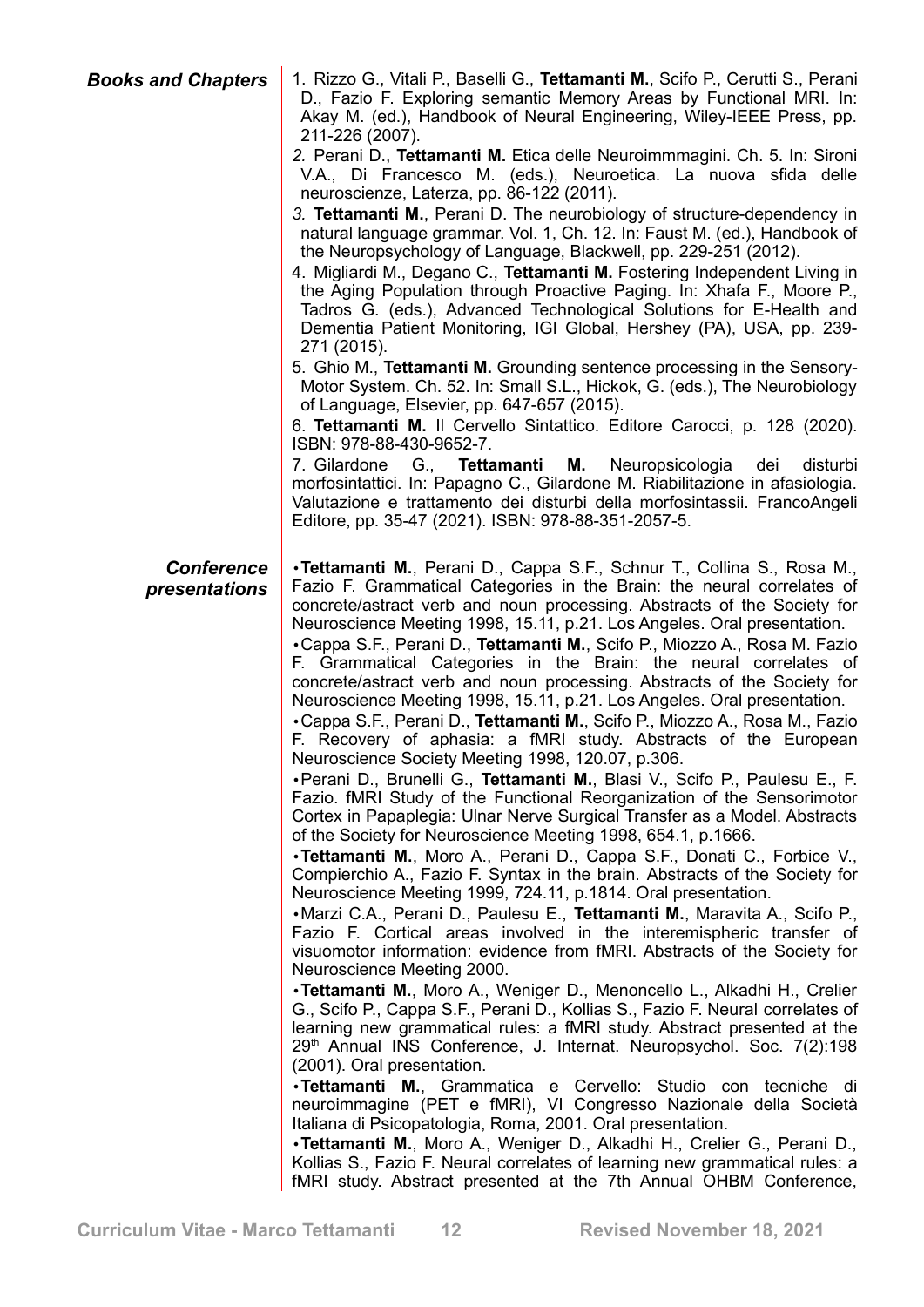Neuroimage 13(6/2): S616 (2001).

•Abutalebi J., Perani D., Scifo P., **Tettamanti M.**, Cappa S.F., Fazio F. Generating animal and tool names: a fMRI study of semantic fluency. Abstract presented at the  $7<sup>th</sup>$  Annual OHBM Conference, Neuroimage 13(6/2): S492 (2001).

•**Tettamanti M.**, Buccino G., Saccuman C., Danna M., Scifo P., Fazio F., Gallese V., Perani D., Cappa S.F., Rizzolatti G. Listening to sentences describing different motor actions activates the corresponding describing different motor actions activates the corresponding representations in the premotor cortex. Abstract presented at the  $8<sup>th</sup>$ Annual OHBM Conference, Neuroimage 16(2), (2002).

•Abutalebi J., Keim K., Brambati S.M., **Tettamanti M.**, Danna M., Cappa S.F., De Bleser R., Perani D. Learning to read a dialect ErfMR evidence from Südtirol. Abstract presented at the  $10<sup>th</sup>$  Annual OHBM Conference, Neuroimage, Poster MO1 (2004).

•Scifo P., **Tettamanti M.**, Blasi V., Gilardi M.C., Falini A., Perani D., Fazio F. SENSE fMRI at 3Tesla for the study of memory tasks. Abstract presented at the Second International Workshop on Parallel MRI, Zurich, 2004.

•**Tettamanti M.**, Rotondi I., Perani D., Scotti G., Fazio F., Cappa S.F., Moro A. Universal Grammar without language. Abstract presented at the 11<sup>th</sup> Annual OHBM Conference, Neuroimage 26(S1), e1-1035 (2005).

•Canessa N., Borgo F., Cappa S.F., Perani D., **Tettamanti M.**, Buccino G., Falini A., Buccino G., Rizzolatti G., Shallice T. The different neural correlates of action and functional knowledge in semantic memory: an ERfMRI study. Abstract presented at the  $11<sup>th</sup>$  Annual OHBM Conference, Neuroimage 26(S1), e1-402 (2005).

•**Tettamanti M.**, Rotondi I., Perani D., Scotti G., Fazio F., Cappa S.F., Moro A. Universal Grammar without language. Abstract presented at the San Raffaele Scientific Retreat, Bardolino (2006). Oral presentation.

•**Tettamanti M.**, Manenti R., Della Rosa P.A., Falini A., Perani D., Cappa S.F., Moro A. The Effects of Sentential Negation on Action Representation. Abstract presented at the San Raffaele Scientific Retreat, Bardolino (2006).

•**Tettamanti M.**, Manenti R., Della Rosa P.A., Falini A., Perani D., Cappa S.F., Moro A. The Effects of Sentential Negation on Action Representation. Abstract presented at the  $12<sup>th</sup>$  Annual OHBM Conference, Neuroimage 31(S1), e1-303 (2006).

•Romero L., **Tettamanti M.**, Papagno C., Cappa S.F. The neural correlates of idiom comprehension: an fMRI study. Abstract presented at the 12<sup>th</sup> Annual OHBM Conference, Neuroimage 31(S1), e1-340 (2006).

•Vitali P., **Tettamanti M.**, Abutalebi J., Cappa S.F., Joanette Y. Generalisation of training for anomia in two aphasic patients: evidence from changes in cortical connectivity. Abstract presented at the  $12<sup>th</sup>$  Annual OHBM Conference, Neuroimage 31(S1), e1-375 (2006).

•Rognoni E., **Tettamanti M.**, Brischetto Costa T., Galati D., Perani D., Cappa S.F. Basic emotions induced by watching video-clips: an eventrelated fMRI study. Abstract presented at the 13<sup>th</sup> Annual OHBM Conference, Neuroimage 36(S1), e1-118 (2007).

•Abutalebi J., Della Rosa P.A., Scifo P., Tognonato C., Daccò S., **Tettamanti M.**, Cappa S.F. A new approach to study differential recovery in bilingual aphasia: the combination of er-fMRI, DCM and DTI. Abstract presented at the  $13<sup>th</sup>$  Annual OHBM Conference, Neuroimage 36(S1), e1-134 (2007).

•Enrici I., Adenzato M., Bara B.G., Cappa S.F., **Tettamanti M.**, The role of the posterior superior temporal sulci in understanding linguistic and extralinguistric communicative intentions. Abstract presented at the 14<sup>th</sup> Annual OHBM Conference, Neuroimage 41(S1), e1-391 (2008).

•Ghio M., **Tettamanti M.** Semantic domain-specific functional integration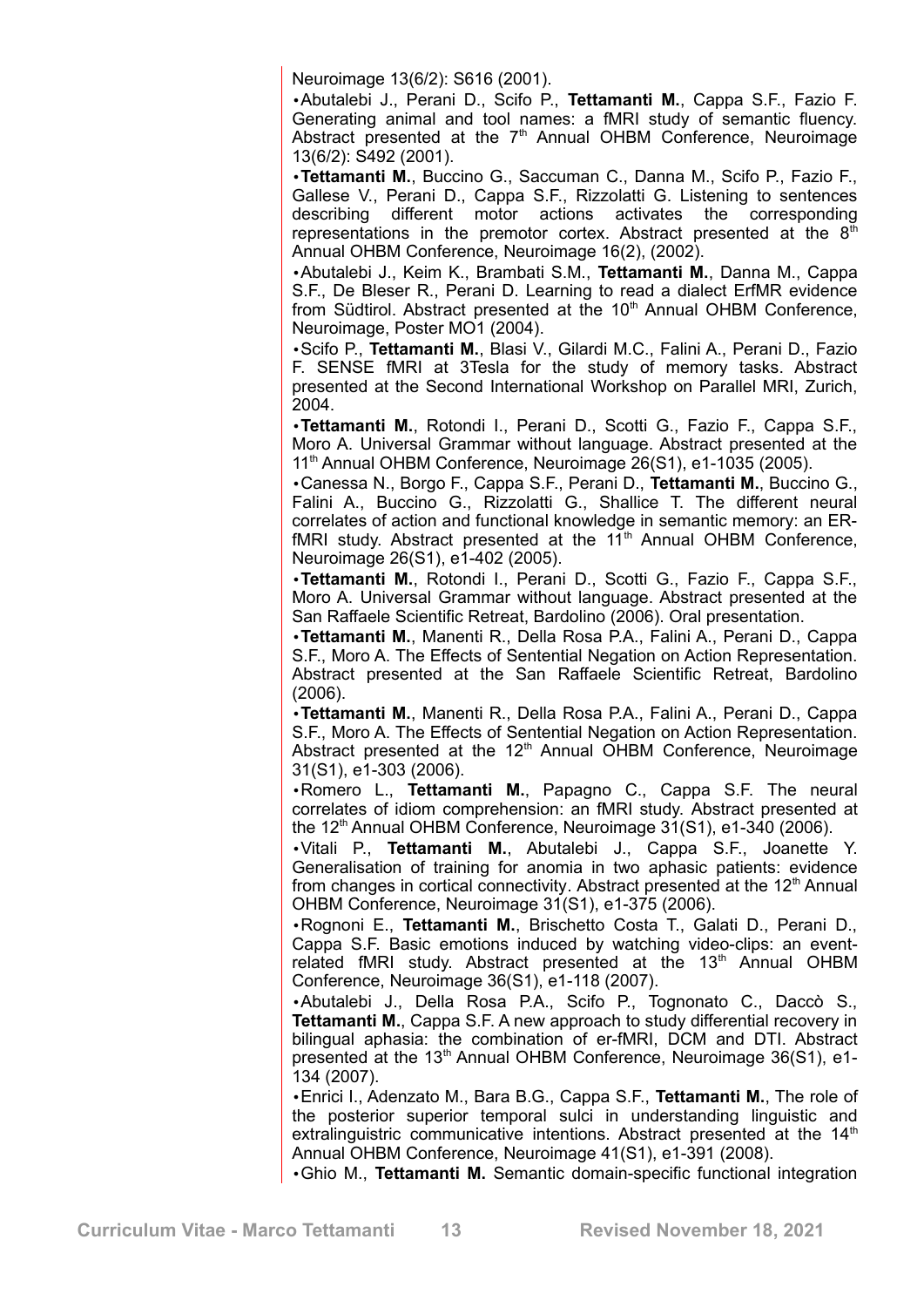for action-related vs. abstract concepts. Abstract presented at the 2<sup>nd</sup> Annual Meeting of the Embodied & Situated Language Processing, Rotterdam (2009).

•Bartoli E., Caporizzo A., Tettamanti A., Gatti R., Moro A., Perani D., **Tettamanti M.** Better forelimb motor performance when listening to negative vs affirmative action-related sentences. Abstract presented at the 4<sup>th</sup> Workshop on Concepts, Actions, and Objects: Functional and Neural Perspectives, Rovereto (2010).

•Keisker B., Cappa S., Kollias S., **Tettamanti M.** The neural correlates of lexical and figural ambiguity processing. Abstract presented at the  $16<sup>th</sup>$ Annual OHBM Conference, Abstract book, p. 9 (2010).

•Consonni M., Cafiero R., Marin D., **Tettamanti M.**, Iadanza A., Fabbro F., Perani D. The Role of Language Age of Acquisitilon and Proficiency In and Noun and Verb Processing in Bilinguals. Abstract presented at the  $17<sup>th</sup>$ Annual OHBM Conference, Abstract book, p. 70 (2011).

•Bara B., Enrici I., Cappa S.F., **Tettamanti M.**, Adenzato, M. Processing communicative intentions recruits a common neural network regardless of the expressive modalities. Abstract submitted to the European Conference on Cognitive Science 2011.

•Romero Lauro L.J., Mattavelli G., Cappa S.F., Papagno C., **Tettamanti M.** La ragazza corre. La mente corre. La strada corre. Rappresentazioni sensorimotorie per verbi motori in senso letterale e figurato: uno studio con risonanza magnetica funzionale. Abstract submitted to the Spring Meeting of the Società Italiana di Neuropsicologia, May 2011.

•Albertini S., **Tettamanti M.**, Moro A. Imposed disorder: syntax resistance in a task of voluntary sentence distortion. Abstract submitted to the Fall Meeting of the Società Italiana di Neuropsicologia, November 2011.

•Romero Lauro L.J., Mattavelli G., Papagno C., **Tettamanti M.** Sensorimotor Representation for Motion Verbs in Literal vs Figurative Context: A fMRI Study. Abstract presented at the 50th Annual Meeting of the Academy of Aphasia, Procedia: Social & Behavioral Sciences 61: 224- 225 (2012).

•Albertini S., **Tettamanti M.**, Moro A. Sintassi e working memory: un nuovo paradigma di valutazione. In *Atti del Convengno, AISC 2013* (Vol. 2, pp. 23–28). Napoli, Italy: Giornale Italiano di Neuroscienze, Psicologia e Riabilitazione (2013).

•Ghio M., Vaghi M.M.S., **Tettamanti M.** fMRI mapping and decoding of fine-grained categories across abstract and concrete semantic domains. Abstract presented at the 20<sup>th</sup> Annual OHBM Conference (2014).

•Zapparoli L., **Tettamanti M.**, Porta M., Zerbi A., Servello D., Banfi G., Paulesu E. A push-pull cortico-subcortical effective connectivity pattern in Gilles de la Tourette Syndrome: an fMRI Dynamic Causal Modelling study. Abstract presented at the 1<sup>st</sup> World Congress on Tourette Syndrome and Tic Disorders, London, UK (2015).

•Muzzarelli L., **Tettamanti M.**, Taddei M., Battaglia M. The emotional processing network at the onset of social anxiety disorder: a combined diffusion tensor imaging and functional connectivity study. Abstract presented at the 29<sup>th</sup> ECNP Congress. Vienna. *European* presented at the 29th ECNP Congress, Vienna. *European Neuropsychopharmacology* 26 (Suppl. 2) s328-s329 (2016).

•Conca F., **Tettamanti M.**, Perani D. Unaware processing in the neural system for action representation: evidence from a fMRI study. European Workshop on Cognitive Neuropsychology 2017, Brixen, January 2017.

•Ghio M., Conca F., Bellebaum C., Perani D., Tettamanti M. Effective connectivity in the action representation system during aware and unaware tool processing. Abstract presented at the 25th Annual OHBM Conference (2019).

•Bambini V., Bertinetto P.M., Codas Thompson J., **Tettamanti M.** Guaraní in the scanner: fMRI experiments on temporality and person reference.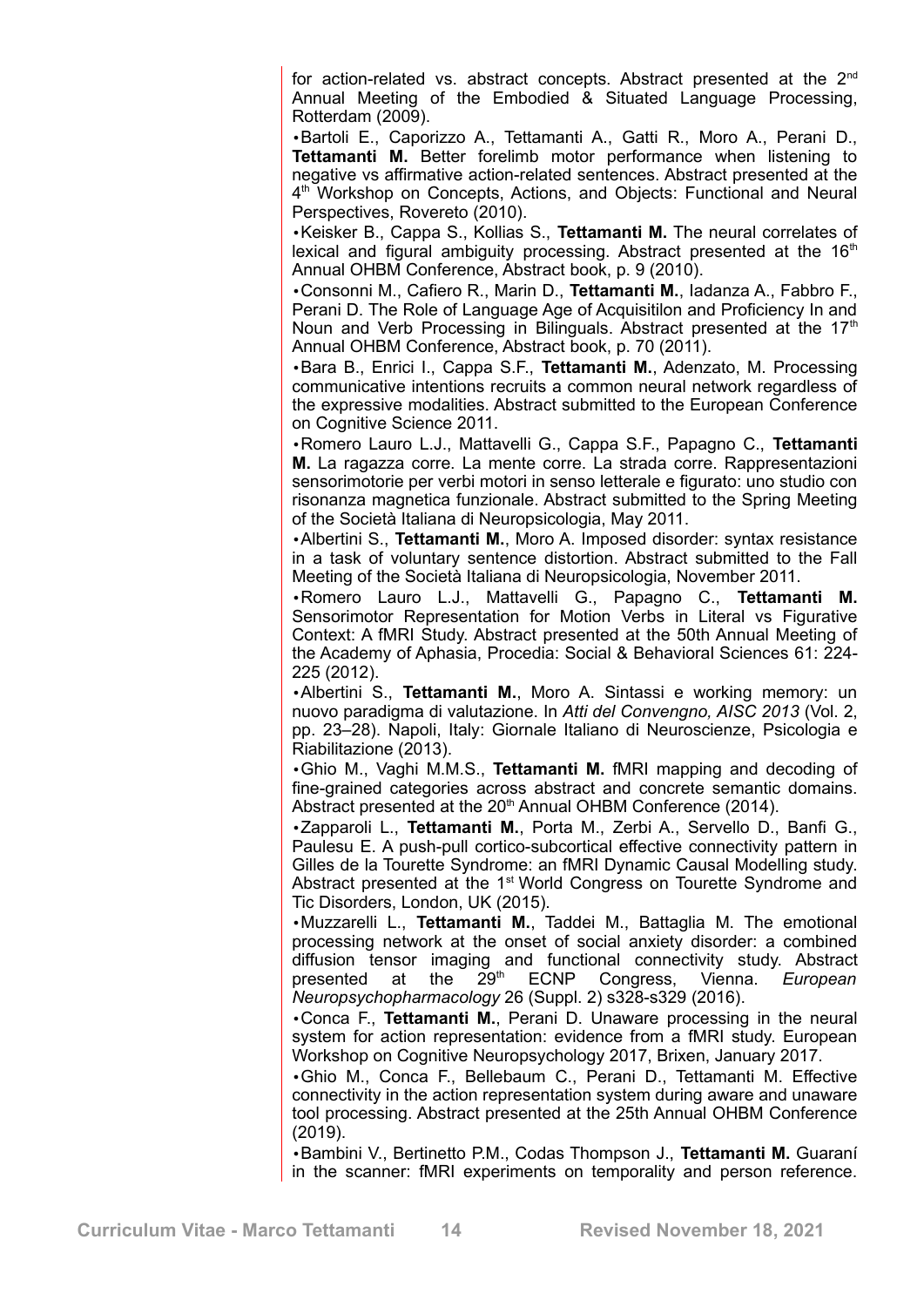|                                            | Abstract accepted for the Crosslinguistic Perspectives on Processing<br>and Learning (X-PPL 2019) Conference, Zurich, Switzerland, 2019.<br>.Bas-Hoogendam J.M., Bernstein R., Benson B., , Battaglia M.,<br><b>Tettamanti M., , Thompson P.M., Westenberg P.M., van der Wee</b><br>N.J.A., Groenewold N.A., Stein D.J., Winkler A.M., Pine D.S., on<br>behalf of the ENIGMA-Anxiety Working Group. Structural brain<br>correlates of childhood inhibited temperament: rationale and<br>methodology for an ENIGMA-Anxiety mega-analysis. Online poster<br>presentation at the 34 <sup>th</sup> ECNP Congress 2021, Libson, Portugal.                                                                                                                                                                                                                                                                                                                                                                                                                                                                                                                                                                                     |
|--------------------------------------------|--------------------------------------------------------------------------------------------------------------------------------------------------------------------------------------------------------------------------------------------------------------------------------------------------------------------------------------------------------------------------------------------------------------------------------------------------------------------------------------------------------------------------------------------------------------------------------------------------------------------------------------------------------------------------------------------------------------------------------------------------------------------------------------------------------------------------------------------------------------------------------------------------------------------------------------------------------------------------------------------------------------------------------------------------------------------------------------------------------------------------------------------------------------------------------------------------------------------------|
| Invited talks & keynote<br><b>lectures</b> | . Tettamanti M., The neural correlates of learning new syntactic rules.<br>University Hospital, Zurich, May 3, 2000.<br>. Tettamanti M., Different brain correlates for watching real and virtual<br>hand actions. University Hospital, Zurich, March 26, 2001.<br>•Tettamanti M., Interhemispheric transmission of visuomotor information<br>in humans: fmri evidence. University Hospital, Zurich, April 3, 2002.<br>.Tettamanti M., Esperimenti cognitivi con fMRI: Introduzione clinica,<br>Corso ECM di "Imaging funzionale", Como, October 15-17, 2003.<br>•Tettamanti M., Modelli cognitivi del linguaggio ed imaging, Corso ECM di<br>"Modelli cognitivi e programmi riabilitativi in relazione ai deficit afasici,<br>aprassici e delle funzioni cognitive", Trieste, May 20-21, 2005.<br>. Tettamanti M., Neural correlates of action semantics and motor<br>representations, National Congress of the Italian Society for Neuroscience<br>and Joint Italian-Swedish Neuroscience Meeting, Ischia, Italy, October 1,<br>2005. Abstract book, p. 58.<br>• Tettamanti M., Action semantics: I did, I do, I don't & fMRI, Guest lecture,<br>Max Planck Institute for Human Cognitive and Brain Sciences, Leipzig, |
|                                            | March 1, 2006.<br>• Tettamanti M., fMRI and Effective Connectivity, International Conference<br>Science of Aphasia (European Science Foundation), VII Meeting, Alghero,<br>Italy, September 8, 2006.<br>•Tettamanti M. Le rappresentazioni neurali della struttura del linguaggio,<br>Corso ECM di "Neuropsicologia e Neuroimaging", Trieste, May 25-26,                                                                                                                                                                                                                                                                                                                                                                                                                                                                                                                                                                                                                                                                                                                                                                                                                                                                 |
|                                            | 2007.<br>. Tettamanti M. Supramodal responses to linguistic and non-linguistic<br>structural properties in the inferior frontal cortex, International<br>Neuropsychological Symposium, Mati, Greece, June 19-23, 2007.<br>• Tettamanti M. I did, I do, I don't. Invited Speaker at the Workshop ESP07<br>"Embodied sentence processing", Saarland University, Germany, August<br>17-19, 2007. Abstract book, p. 27.                                                                                                                                                                                                                                                                                                                                                                                                                                                                                                                                                                                                                                                                                                                                                                                                      |
|                                            | . Tettamanti M. Supramodal Responses in the Inferior Frontal Cortex.<br>Cognition, Perceptual and Brain Sciences Seminars, University College<br>London, U.K., December 4, 2007.<br>•Tettamanti M., Moro A., Affermazione e negazione: modulazione<br>sintattica delle rappresentazioni cerebrali dell'azione. Invited talk of the<br>"Seminario di Neurobiologia e Filosofia" Series, University of Milan, Italy,<br>June 4, 2008.<br>•Tettamanti M. I do, I do not. Symposium "Language and the Motor<br>System" at the 1 <sup>st</sup> Meeting of the Federation of the European Societies of                                                                                                                                                                                                                                                                                                                                                                                                                                                                                                                                                                                                                         |
|                                            | Neuropsychology, Edinburgh, UK, September 3, 2008. Abstract book, p.<br>62.<br>· Tettamanti M. Mappaggio delle aree del linguaggio con fMRI. Invited<br>Speaker at the XXIV Congresso Nazionale dell' Associazione Italiana di<br>Neuroradiologia, Roma, Italy, October 1, 2008. The Neuroradiology<br>Journal 21(2): 33 (2008).<br>.Tettamanti M. Neuroimmagini e linguaggio: struttura supramodale e<br>contenuto modale. Scuola Normale Superiore; Pisa, Italy, December 19,                                                                                                                                                                                                                                                                                                                                                                                                                                                                                                                                                                                                                                                                                                                                          |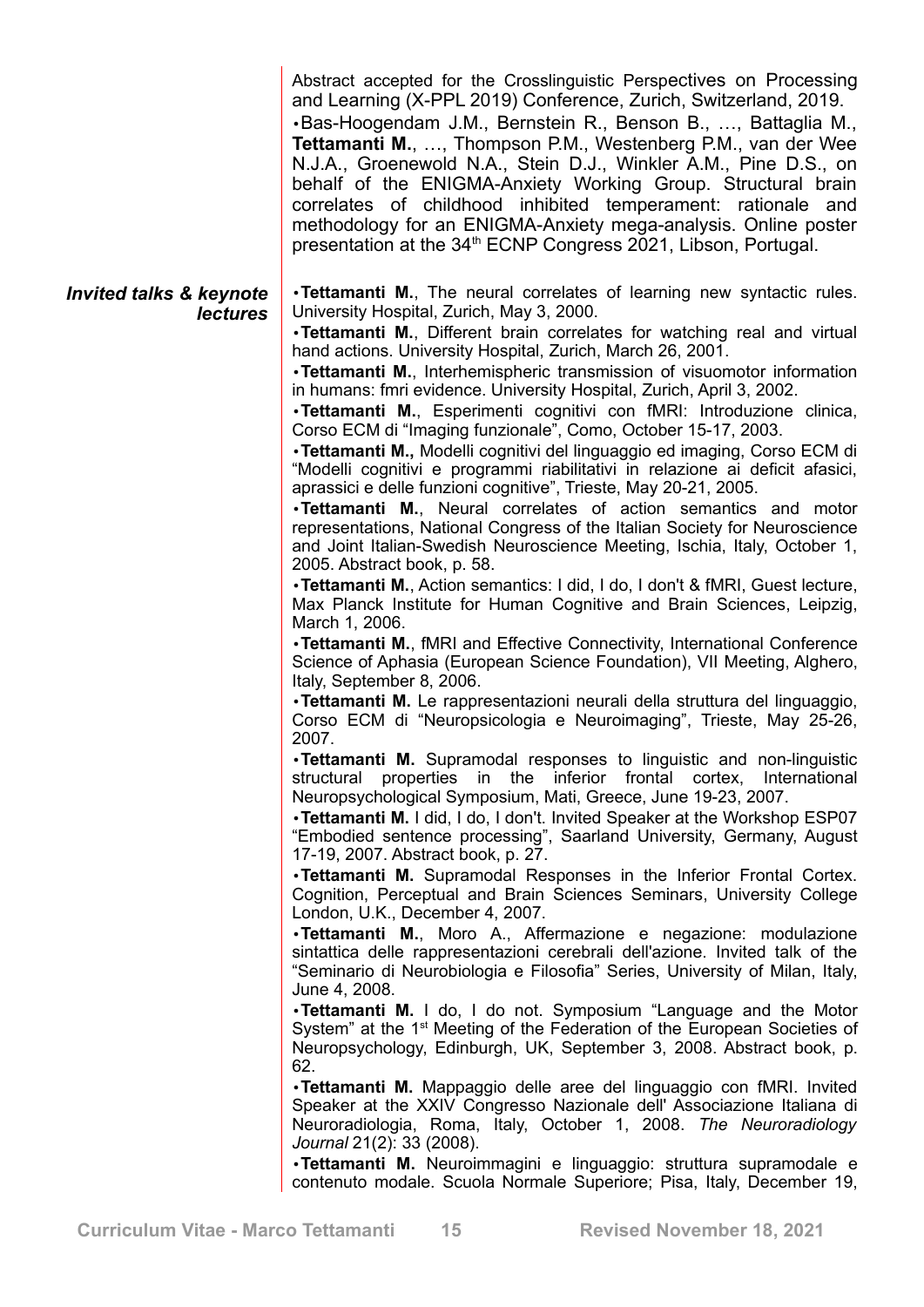2008.

•**Tettamanti M.** I do, I do not: semantic domain-specific functional integration. Research colloquium, Department of Neuropsychology of the Institute for Cognitive Neuroscience, Ruhr-University Bochum, Germany , May 7, 2009.

•**Tettamanti M.** I do, I do not: Modulatory effects of syntax on semantic representations. Cognition, Perceptual and Brain Sciences Seminars, University College London, U.K., May 10, 2011.

•**Tettamanti M.** I do, I do not: Modulatory effects of syntax on semantic representations. Workshop on Neurobiology of Embodied Language (NOEL 2011), Bielefeld University, Germany, October 7, 2011.

•**Tettamanti M.** Risonanza magnetica funzionale, strutturale e del tensore di diffusione nello studio del recupero dall'afasia. Workshop on Language and Communication Disorders, Scuola Normale Superiore; Pisa, Italy, December 16, 2011.

•**Tettamanti M.** Embodiment versus Disembodiment: conceptual-semantic representations and their modulation by syntactic negation. IUSS, Pavia, Italy, May 21, 2013.

•**Tettamanti M.** Embodiment versus Disembodiment: conceptual-semantic representations and their modulation by syntactic negation. IGSN Symposium "Action semantics in the Brain", Ruhr-University Bochum, Germany , December 2, 2013.

•**Tettamanti M.** An introduction to Dynamic Causal Modelling / Testing competing models with Dynamic Causal Modelling. University Milan-Bicocca, Italy, December 9 and 16, 2013.

•**Tettamanti M.** Embodiment versus Disembodiment: conceptual-semantic representations and their modulation by syntactic negation. AISC 2015 Conference, Roma, Italy, December 5, 2014.

•**Tettamanti M.** Experience-grounded conceptual-semantic representations and their modulation by linguistic context. MODELACT 2015 Workshop, Firenze, Italy, June 11, 2015.

•**Tettamanti M.** Experience-grounded conceptual-semantic representations and their modulation by linguistic context. Colloquium of the Psychology Department, University of Dusseldorf, Germany, February 9, 2016.

•**Tettamanti M.** Artificial Grammars as a formal account to study language processing, development, and evolution: a general overview. IUSS, Pavia, Italy, July 14, 2016.

•**Tettamanti M.** Functional Connectivity. Federation European Societies Neuropsychology, Berlin, September 1, 2016.

•**Tettamanti M.** Conceptual semantics as grounded in personal experience. San Raffaele Spring School of Philosophy 2017, Milan, May 24, 2017.

•**Tettamanti M.** Semantics as grounded in sensorimotor and personal experience. Humanitas Research Hospital and University, Milan, June 27, 2017.

•**Tettamanti M.** Functional Magnetic Resonance Imaging and its applications to the cognitive neuroscience of language, Institute Codas Thompson, Asunción, Paraguay, May 3, 2018.

•**Tettamanti M.** Brain dynamics for linguistic context processing: neuroimaging evidence, XPRAG.it 2018 Conference, Pavia, Italy, May 31. https://doi.org/10.3389/conf.fpsyg.2018.73.00010. [https://osf.io/vgup3/.](https://osf.io/vgup3/)

•**Tettamanti M.** Brain dynamics of semantics grounded in personal experience. CIMeC Doctoral Day 2019, Rovereto, Italy, January 15, 2019.

•**Tettamanti M.** Hierarchical syntactic structures in language processing, development and evolution: an overview. IDEALAB PhD Winter School 2019. Rovereto, Italy, January 31, 2019.

•**Tettamanti M.** Brain dynamics of semantic processing grounded in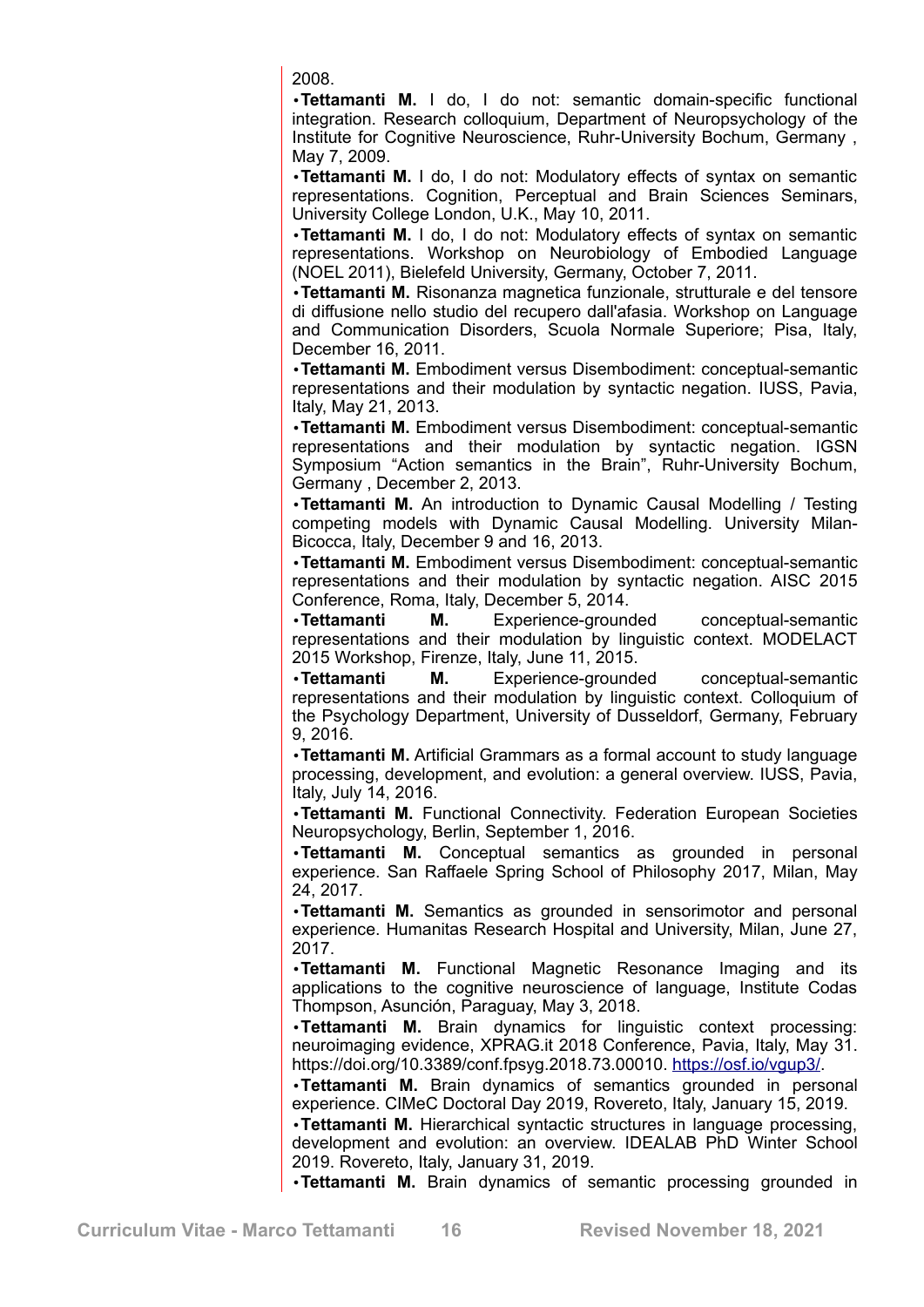| personal experience. Conversazioni Linguistiche 2019-2020, University of |  |  |  |
|--------------------------------------------------------------------------|--|--|--|
| Trento, Italy, November 22, 2019.                                        |  |  |  |

| <b>Outreach / Impact on</b><br>Media                                           | .Tettamanti M. Il linguaggio: Le recenti scoperte nel campo della<br>neurobiologia. TV interview on Radiotelevisione Svizzera, broadcasted on<br>April 27, 2014 (https://www.rsi.ch/la1/programmi/cultura/il-giardino-di-<br>albert/II-giardino-di-Albert-422167.html).<br>·Tettamanti M. Settimana del Cervello: i progressi fatti nell'ambito della<br>ricerca sul cervello. Radio interview on Radiotelevisione Svizzera,<br>broadcasted<br>March<br>2015<br>17,<br>on<br>(http://www.rsi.ch/rete-due/programmi/cultura/attualita-culturale/Ledizione-<br>2015-della-ricerca-sul-cervello-4072439.html).<br>· Tettamanti M. Studioso di cervello e linguaggio nella Milano dell'Expo.<br>Radio interview on Radiotelevisione Svizzera, broadcasted on April 30,<br>2015 (http://www.rsi.ch/rete-uno/programmi/intrattenimento/albachiara/gli-<br>espatriati/Studioso-di-cervello-e-linguaggio-nella-Milano-dellExpo-<br>4496320.html).<br>•Repubblica.it,<br>November 25, 2017: Il cervello pianifica in modo<br>automatico<br>le<br>azioni<br>alcuni<br>su<br>oggetti.<br>(http://www.repubblica.it/salute/ricerca/2017/11/25/news/cervello_reagisce<br>oggetti intorno inconsciamente-181815395/?refresh ce).<br>•Featured in the "MIND, Mente & Cervello, Le Scienze" magazine, April,<br>cervello<br>creò<br>verbo"<br>2020:<br>"Е<br>il.<br>il.<br>by<br>Campagna<br>- L<br>(https://www.lescienze.it/mind/articoli/2020/03/31/news/e il cervello creo<br>il verbo-4702575/).<br>·Tettamanti M. L'importanza del linguaggio per la plasticità cerebrale nel<br>corso di vita. CIMeC's cycle "Che ti passa per la testa? Le neuroscienze a<br><b>Broacasted</b><br>March<br>April<br>tua".<br>on<br>30<br>and<br>2, 2020.<br>casa<br>(https://www.youtube.com/watch?v=46gmOgTRRaU&feature=youtu.be).<br>· Tettamanti M. Il Cervello Sintattico. Lingua Italiana, Treccani Magazine,<br>2021.<br>April<br>1,<br>https://www.treccani.it/magazine/lingua_italiana/articoli/scritto_e_parlato/<br>cervello3.html<br>Contributor of "Penne<br>∙Tettamanti<br>М.<br>Amiche<br>della<br>Scienza"<br>(https://sites.google.com/view/penne-amiche-della-scienza/home),<br>since |
|--------------------------------------------------------------------------------|--------------------------------------------------------------------------------------------------------------------------------------------------------------------------------------------------------------------------------------------------------------------------------------------------------------------------------------------------------------------------------------------------------------------------------------------------------------------------------------------------------------------------------------------------------------------------------------------------------------------------------------------------------------------------------------------------------------------------------------------------------------------------------------------------------------------------------------------------------------------------------------------------------------------------------------------------------------------------------------------------------------------------------------------------------------------------------------------------------------------------------------------------------------------------------------------------------------------------------------------------------------------------------------------------------------------------------------------------------------------------------------------------------------------------------------------------------------------------------------------------------------------------------------------------------------------------------------------------------------------------------------------------------------------------------------------------------------------------------------------------------------------------------------------------------------------------------------------------------------------------------------------------------------------------------------------------------------------------------------------------------------------------------------------------------------------------------------------------------------------------------------------------------------------------------|
| <b>Techiniques and skills in</b><br>molecular biology                          | 2021.<br>•Drosophila classical and molecular genetics.<br>· P[GAL4] enhancer-trapping.<br>• Hystological preparations.<br>·Immunohystochemistry.<br>· In-situ hybridization.<br>• Light- and fluorescence-microscopy, confocal-microscopy.<br>•Computed image processing.<br>•Invertebrate neurophysiology.                                                                                                                                                                                                                                                                                                                                                                                                                                                                                                                                                                                                                                                                                                                                                                                                                                                                                                                                                                                                                                                                                                                                                                                                                                                                                                                                                                                                                                                                                                                                                                                                                                                                                                                                                                                                                                                                    |
| <b>Techiniques and skills in</b><br>neuroimaging and<br>cognitive neuroscience | . Psycholinguistic and neuropsychological evaluations.<br>. Implementation of neuroimaging experiments.<br>• Positron Emission Tomography (PET) data acquisition: GE-Advance.<br>•Multimodal Magnetic Resonance Imaging (MRI) data acquisition: GE-<br>Signa Horizon 1.5 T, Philips Intera/Achieva/Ingenia 3T.<br>• Trasncranial Magnetic Stimulation (TMS).<br>•Electroencephalography (EEG) and Event Related Potentials (ERPs).<br>• Analyze, MIPAV, ImageJ, and MRIcro(n) software.<br>• Statistical Parametric Mapping software (SPM) and extensions.<br>.Dynamic Causal Modelling, Structural Equation Modelling, Psycho-                                                                                                                                                                                                                                                                                                                                                                                                                                                                                                                                                                                                                                                                                                                                                                                                                                                                                                                                                                                                                                                                                                                                                                                                                                                                                                                                                                                                                                                                                                                                                |